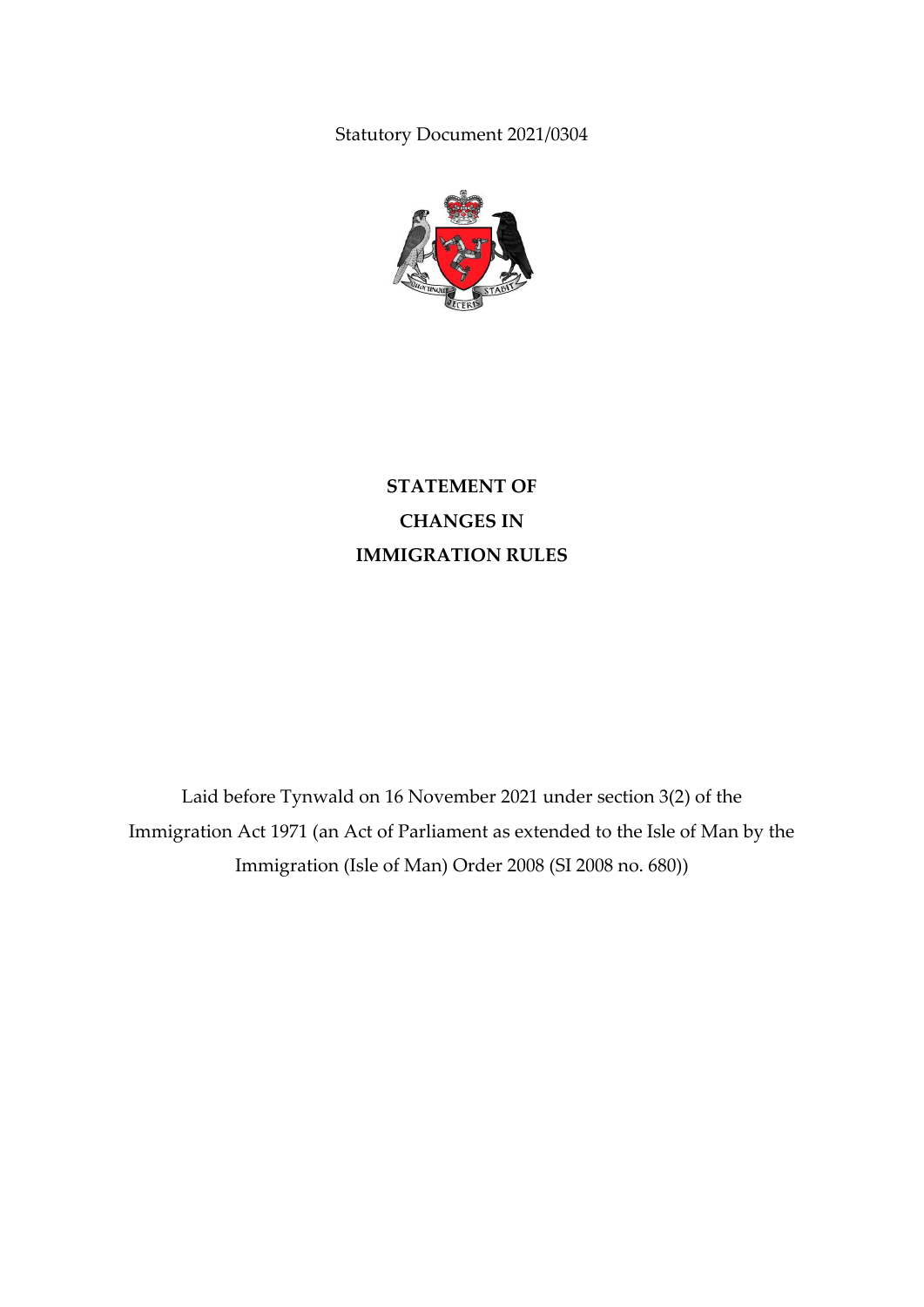The Minister for the Cabinet Office has made the following changes to the Immigration Rules laid down as to the practice to be followed in the administration of the Immigration Act 1971<sup>1</sup> (of Parliament) as it has effect in the Isle of Man<sup>2</sup> for regulating entry into and the stay of persons in the Isle of Man and contained in the Statement laid before Tynwald on 17 May 2005<sup>3</sup> .

### **Commencement**

The changes set out in this Statement of Changes in Immigration Rules commence as follows—

- (a) Paragraphs 1.3 and 1.4 commence on 1 October 2021;
- (b) Paragraph 9.1, paragraphs EU1. to EU23. and EUFP1. to EUFP10 commence on 6 October 2021; and
- (c) the rest of the changes commence on 30 November 2021.

# **Application**

The changes set out in W3, W10, W11 and W15 (new conditions for grants of limited leave under Appendix W), apply only to leave granted after the changes to Appendix W commence.

## **Changes that apply to all Parts of the Rules**

A1. Throughout the Immigration Rules, for all references to "UK NARIC", substitute "Ecctis".

## **Changes to preliminary provisions and Part 1**

1.1 In paragraph 6, after the definition of "UK listed body", insert—

**.** 

<sup>1</sup> 1971 c. 77

<sup>2</sup> See the Immigration (Isle of Man) Order (S.I. 2008 No 680)

<sup>3</sup> S.D. 62/05 amended by S.D.692/05, S.D. 442/06, S.D. 547/06, S.D. 781/06, S.D. 871/06, S.D. 124/07, S.D. 303/07, S.D. 534/07, S.D. 02/08, S.D. 500/08, GC 32/09, GC 35/09, GC 14/10, GC 26/10, GC 02/11, SD 518/11, SD 40/12, SD 0288/12, SD 0625/12, SD 0657/12, SD250/13, SD 302/13, SD 345/13 ,SD 2014/0004, SD 2014/0082, SD 2014/241, SD2014/314 , SD2014/324, SD2015/0265, SD2015/0386, SD2016/0092, SD2016/0175, SD5016/0211, SD2017/0066, SD2017/0183, SD2017/0314, SD2018/0084, SD2018/0134, SD2018/0328, SD2019/0119, SD2019/0143, SD2019/0330, SD2019/0380, SD2020/0011, SD2020/0070, SD2020/0088, SD2020/0140, SD2020/0316, SD2020/0344 SD2020/0467, SD2020/0497, SD 2021/0002, SD2021/0155 and SD2021/0216.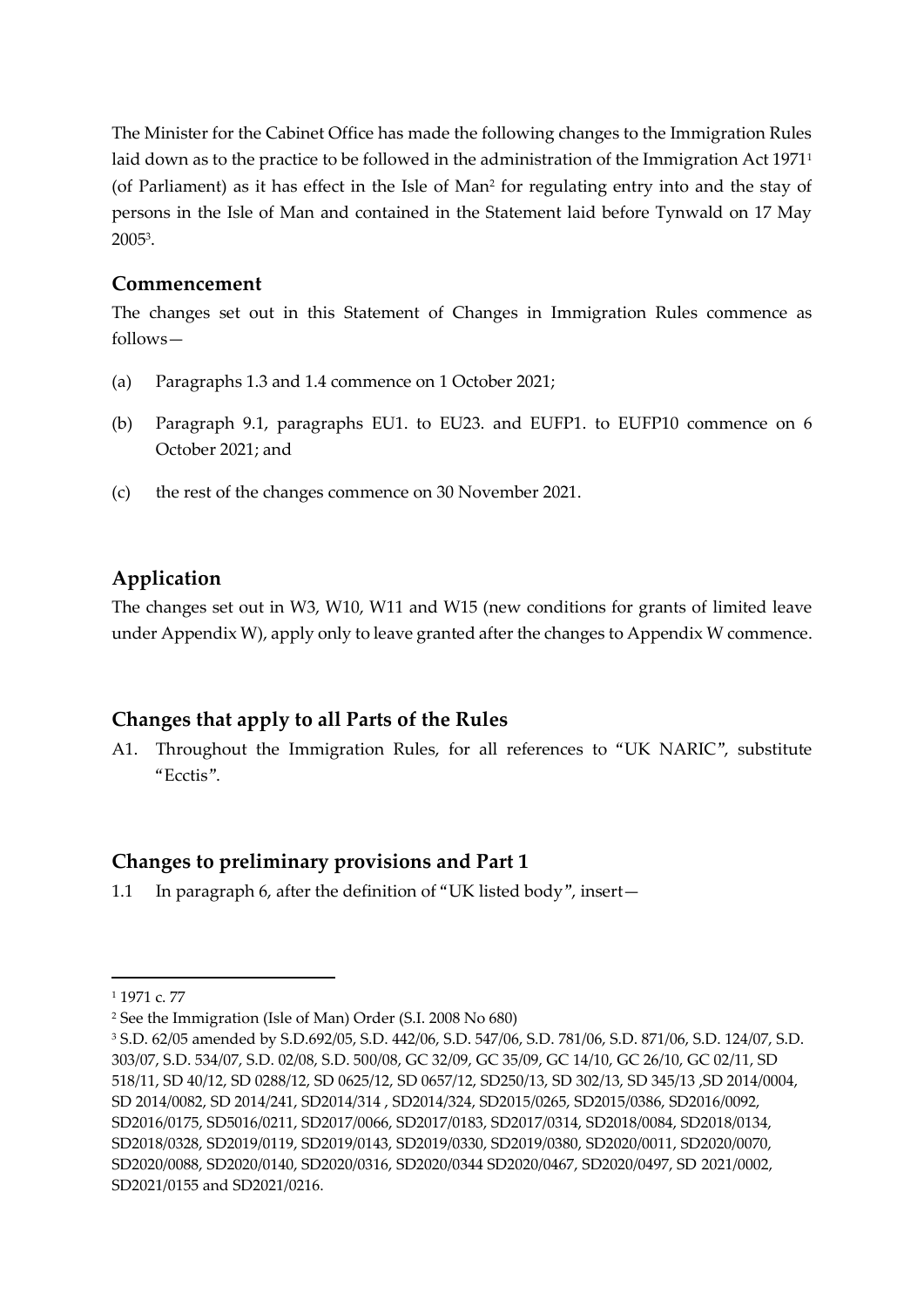"Ecctis" means the UK regulated body which provides information, advice and opinion on academic, vocational and professional qualifications and skills from all over the world, set out at: [https://www.ecctis.com](https://www.ecctis.com/)".

- 1.2 In paragraph 6, omit the definition of "UK NARIC".
- 1.3 In paragraph 11—
	- (a) for "the Immigration Officer" substitute "an Immigration Officer";
	- (b) in sub-paragraph (i)—
		- (i) after "or" insert "subject to paragraph 11A,"; and
		- (ii) for "his" substitute "their"; and
	- (c) in sub-paragraph (ii), for "he requires" substitute "they require".
- 1.4 After paragraph 11, insert—
	- "11A.A national identity card is not valid for the purposes of paragraph 11(i), except where the holder is one of the following—
		- (a) a British citizen of Gibraltar;
		- (b) a national of one of the countries listed in paragraph 11B with valid indefinite or limited leave to enter or remain granted under Appendix EU to these Rules, or who has made a valid application under that Appendix (other than as a joining family member of a relevant sponsor, as defined in Annex 1 to that Appendix) which has not yet been finally determined;
		- (c) a national of one of the countries listed at paragraph 11B with a valid entry clearance in the form of an EU Settlement Scheme Family Permit;
		- (d) a national of one of the countries listed at paragraph 11B who has been granted immigration permission equivalent to that set out in subparagraphs (b) and (c) above by the UK or Channel Islands, or who has made a valid application under the equivalent in the UK or Channel Islands of Appendix EU to these Rules (other than as the equivalent of a joining family member of a relevant sponsor, as defined in Annex 1 to that Appendix) which has not yet been finally determined.
	- 11B. For the purposes of sub-paragraphs (b) to (d) of paragraph 11A, the holder must be a national of one of the following countries—

Austria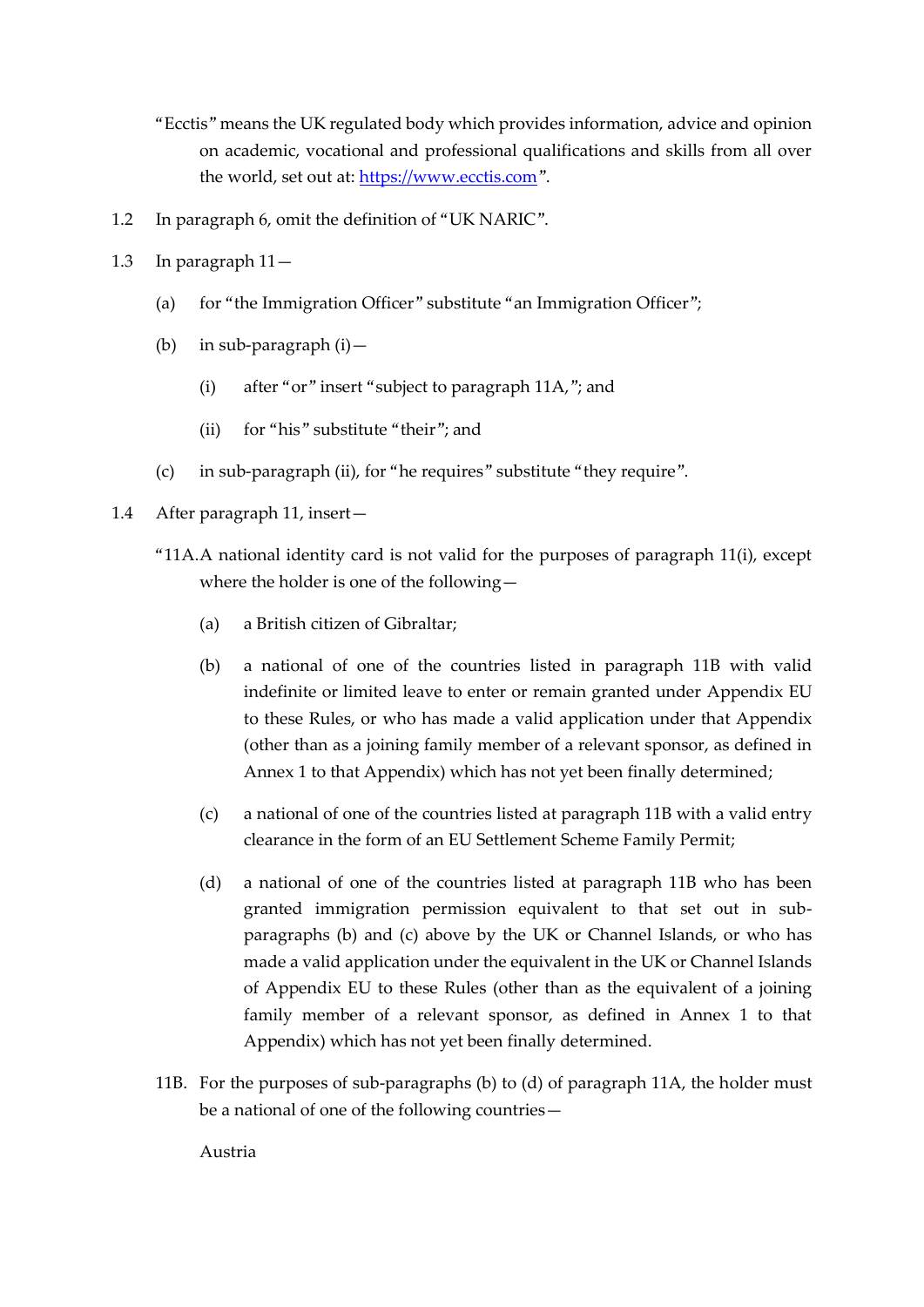Belgium

Croatia

Cyprus

Czech Republic

Denmark

Estonia

Finland

France

Germany

Greece

Hungary

Iceland

Italy

Latvia

Liechtenstein

Lithuania

Luxembourg

Malta

Netherlands

Norway

Poland

Portugal

Romania

Slovakia

Slovenia

Spain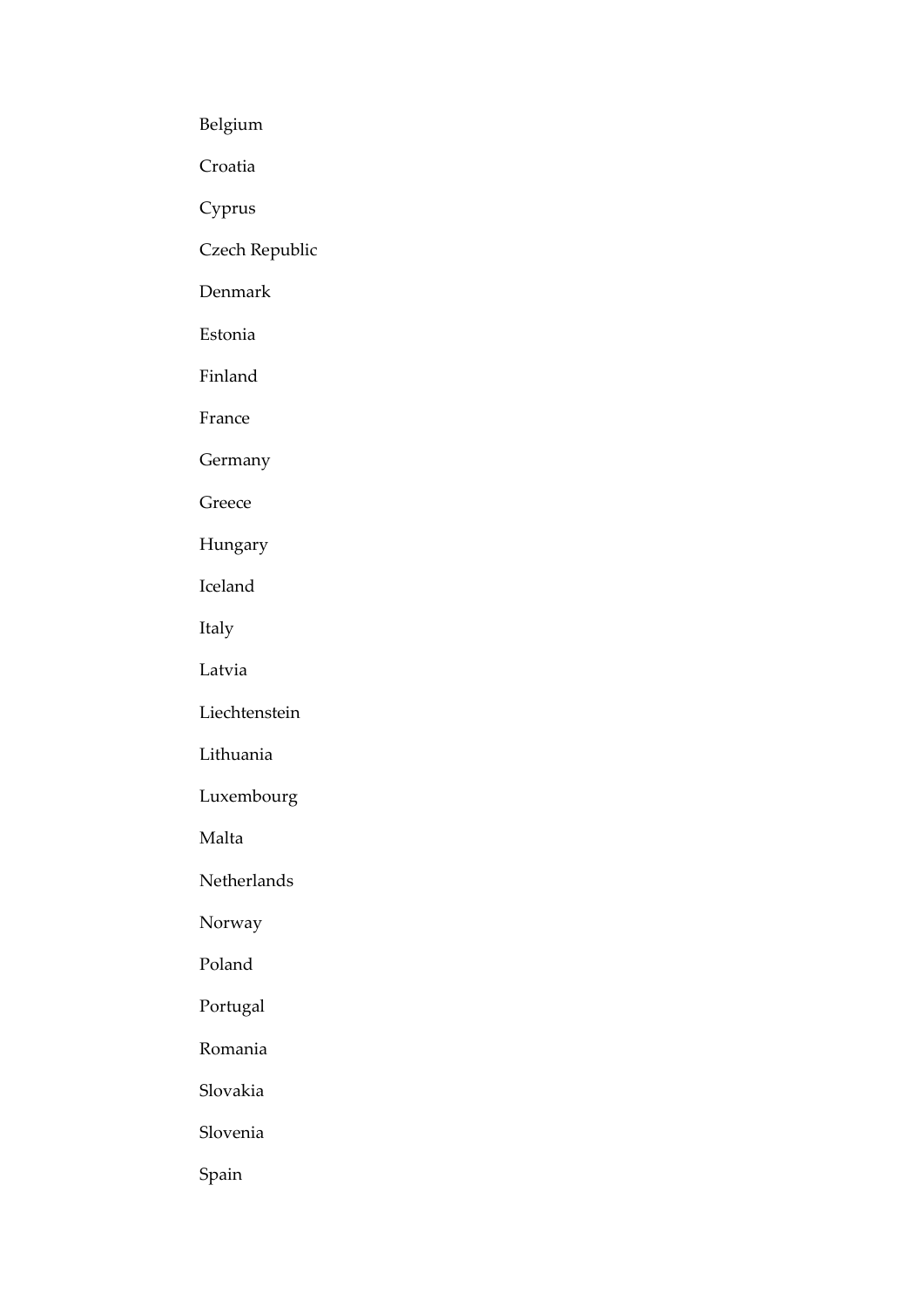Sweden

Switzerland."

### **Changes to Part 9**

- 9.1 After paragraph 9.7.3, insert—
	- "9.7.3A. An application for permission to stay may be refused where a person used deception in relation to a previous application (whether or not successful).".

### **Changes to Appendix C**

- C1. In paragraph 5, for sub-paragraphs  $(b)(v)$  and  $(b)(vi)$ , substitute
	- "(v) a Work Permit Holder,
	- (vi) a UK Tier 2 Migrant,
	- (vii) a UK Tier 2 (Intra-Company Transfer) Migrant,
	- (viii) a UK Skilled Worker,
	- (ix) a UK Intra-company Transfer Migrant, or
	- (x) a UK Intra-company Graduate Trainee Migrant, or".

### **Changes to Appendix EU**

- EU1. In paragraph EU11., for sub-paragraphs  $(c)(i)(cc)$  and  $(c)(i)(dd)$  of condition 5 in the table, substitute—
	- "(cc) is a relevant naturalised British citizen (in accordance with sub-paragraphs (b) and (c) of the relevant definition in Annex 1).".
- EU2. In paragraph EU11., in sub-paragraph  $(c)(ii)$  of condition 5 in the table, omit-

 $^{\alpha}$ or

- (ee) sub-paragraph (e)(ii)(aa);".
- EU3. In paragraph EU11., for sub-paragraph (b)(i)(bb) of condition 7 in the table, substitute  $-$ 
	- "(bb) meets the requirements of sub-paragraph (b)(ii) of the applicable definition of relevant EEA citizen in Annex 1 (where the relevant EEA citizen is an Irish citizen); or".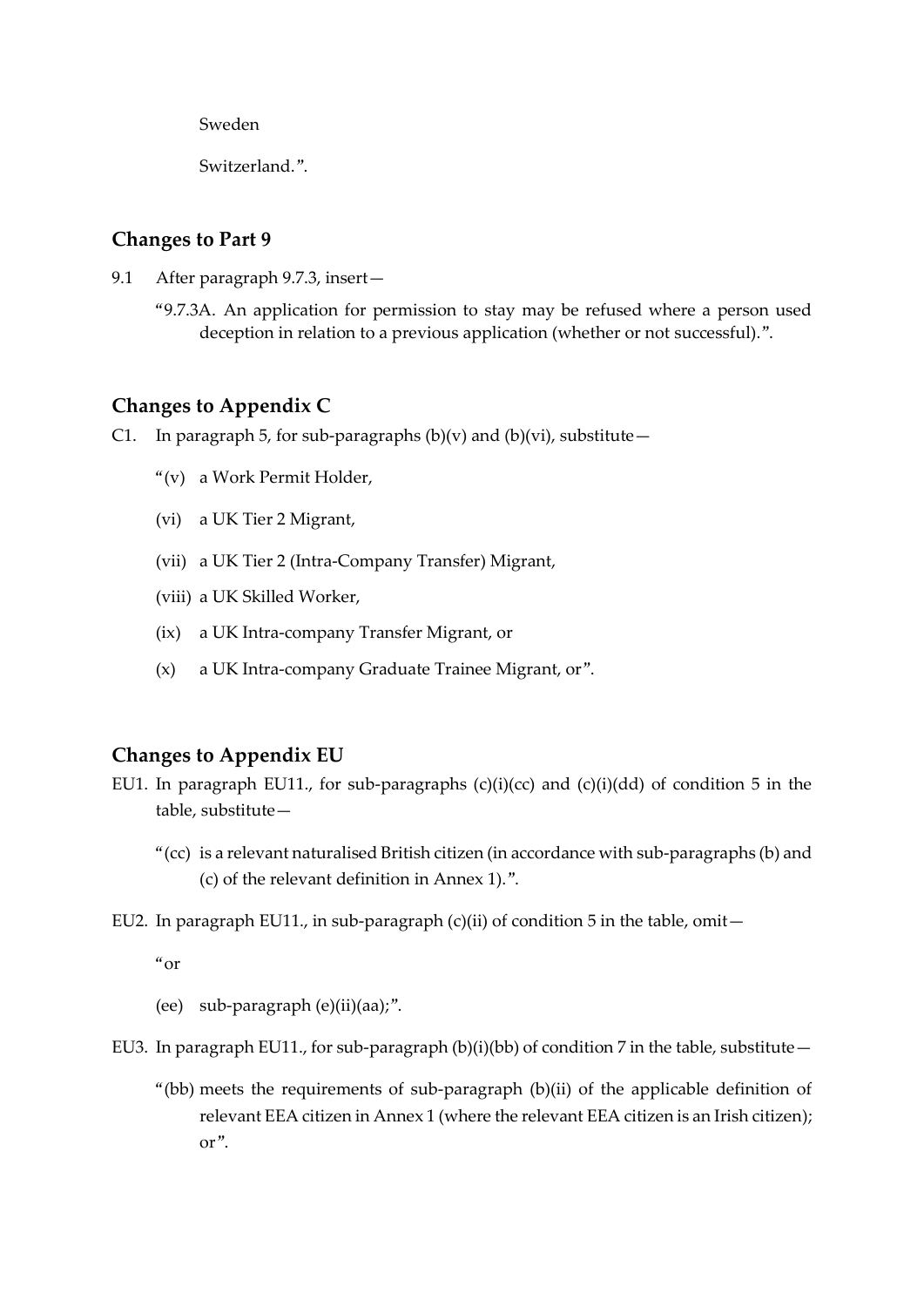- EU4. In paragraph EU11A., omit "(i) (in cases where the application is made within the Isle of Man) the applicant is not in the Isle of Man as a **visitor** and (ii)".
- EU5. In paragraph EU11A., for sub-paragraphs (c)(i)(cc) and (c)(i)(dd) of condition 2 in the table, substitute—
	- "(cc) is a relevant naturalised British citizen (in accordance with sub-paragraphs  $(b)$ ,  $(c)$ and (d) of the relevant definition in Annex 1); or".
- EU6. In paragraph EU11A., for sub-paragraph (a)(ii)(aa)(bbb) of condition 4 in the table, substitute—
	- "(bbb) meets the requirements of sub-paragraph (a)(ii)(bb) of the definition of relevant sponsor in Annex 1 (where the relevant sponsor is an Irish citizen); or".
- EU7. In paragraph EU14A., omit "(i) (in cases where the application is made within the Isle of Man) the applicant is not in the Isle of Man as a visitor and (ii)".
- EU8. In Annex 1, for sub-paragraph (a) of the definition of "continuous qualifying period" in the table, substitute—
	- "(a) which, unless the person is a joining family member of a relevant sponsor, is a **specified relevant person of Northern Ireland** (or is the dependent relative of such a person) or relies on sub-paragraph  $(b)(i)(cc)$ ,  $(b)(i)(dd)$  or  $(b)(i)(ee)$  below, began before the specified date; and".
- EU9. In Annex 1, for sub-paragraph (b)(i) of the definition of "continuous qualifying period" in the table, substitute—
	- "(i) absence from the UK and Islands which exceeded a total of 6 months in any 12 month period, except for—
		- (aa) a single period of absence which did not exceed 12 months and was for an important reason (such as pregnancy, childbirth, serious illness, study, vocational training or an overseas posting, or because of COVID-19);
		- (bb) a single period of absence which did not exceed 12 months and which, although the absence was not originally for an important reason, is to be treated as being for an important reason as it exceeded 6 months because of COVID-19;
		- (cc) (following a period of absence under sub-paragraph (b)(i)(aa) above because of COVID-19 or under sub-paragraph (b)(i)(bb) above) a second period of absence which did not exceed 12 months and was for an important reason (such as described in sub-paragraph (b)(i)(aa) above) which, save for caring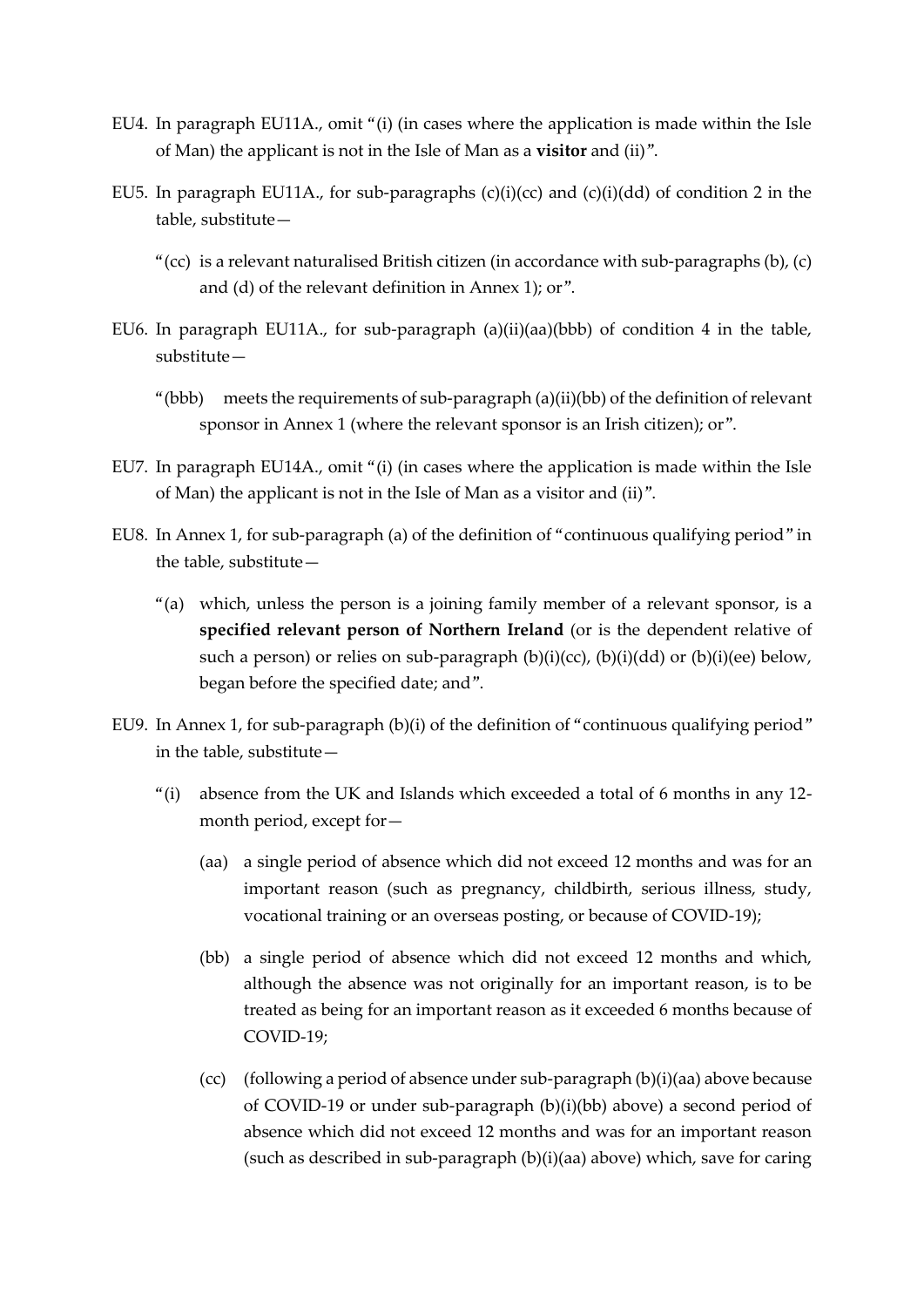for someone with a serious illness, was not because of COVID-19; where this is the case, the period of absence under this sub-paragraph exceeding 6 months will not count towards any period of residence in the UK and Islands on which the person relies;

- (dd) (following a period of absence under sub-paragraph (b)(i)(aa) above which, save for caring for someone with a serious illness, was not because of COVID-19) either a second period of absence which did not exceed 12 months and was for an important reason, where that reason was because of COVID-19, or a period of absence under sub-paragraph (b)(i)(bb) above; where this is the case, the period of absence under this sub-paragraph exceeding 6 months will not count towards any period of residence in the UK and Islands on which the person relies;
- (ee) a period of absence under sub-paragraph  $(b)(i)(aa)$ ,  $(b)(i)(bb)$ ,  $(b)(i)(cc)$  or (b)(i)(dd) above which exceeded 12 months because COVID-19 meant that the person was prevented from, or advised against, returning earlier; where this is the case, the period of absence under this sub-paragraph exceeding 12 months will not count towards any period of residence in the UK and Islands on which the person relies;
- (ff) any period of absence on compulsory military service;
- (gg) any period of absence on a posting on **Crown service** or (as a spouse, civil partner, durable partner or child) any period of absence accompanying a person on a posting on Crown service;
- (hh) any period spent working in the UK marine area (as defined in section 42 of the Marine and Coastal Access Act 2009) (of Parliament); or
- (ii) any period of absence due directly to an order or decision to which subparagraph (b)(iii) below refers, where that order or decision has been set aside or revoked; or".
- EU10. In Annex 1, in sub-paragraph  $(a)(i)(aa)$  of the definition of "relevant document" in the table, after "family permit" insert "(or a letter from the Minister, or relevant authority in the UK or Channel Islands, issued after 30 June 2021, confirming their qualification for one)".
- EU11. In Annex 1, for the definition of "relevant EEA citizen (where, in respect of the application under consideration, the date of application by the relevant EEA citizen or their family member is before 1 July 2021)" in the table, substitute—

 $\alpha$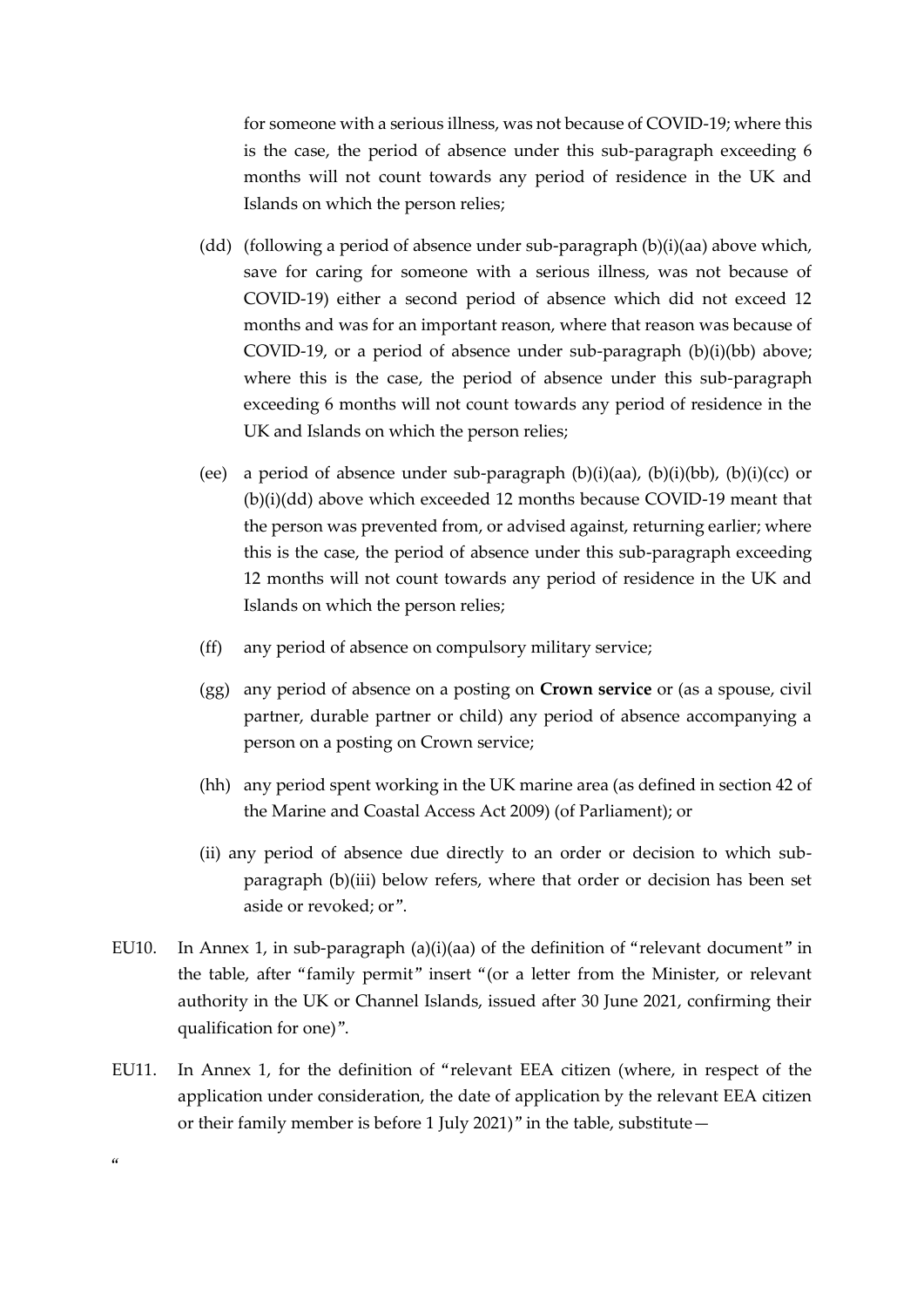relevant EEA citizen (where, in respect of the application under consideration, the date of application by the relevant EEA citizen or their family member is before 1 July 2021)

(a) an EEA citizen (in accordance with sub-paragraph (a) of that entry in this table) resident in the UK and Islands for a continuous qualifying period which began before the specified date; or

(b) an EEA citizen (in accordance with sub-paragraph (a) of that entry in this table) who, having been resident in the UK and Islands as described in sub-paragraph (a) above—

(i) has been granted indefinite leave to enter or remain under paragraph EU2 of this Appendix (or under its equivalent in the Islands), which has not lapsed or been cancelled, revoked or invalidated (or is being granted that leave under that paragraph of this Appendix or under its equivalent in the Islands); or

(ii) would, if they had made a valid application under this Appendix before 1 July 2021, have been granted indefinite leave to enter or remain under paragraph EU2 of this Appendix, which would not have lapsed or been cancelled, revoked or invalidated before the date of application; or

(c) where the applicant is a family member of a relevant naturalised British citizen, an EEA citizen in accordance with sub-paragraph (b) of that entry in this table; or

(d) where the applicant is a family member of a relevant person of Northern Ireland, an EEA citizen (in accordance with sub-paragraph (d) of that entry in this table):

(i) resident in the UK and Islands for a continuous qualifying period which, unless they are a specified relevant person of Northern Ireland, began before the specified date; or

(ii) who, having been resident in the UK and Islands as described in sub-paragraph (d)(i) above (where they are a relevant person of Northern Ireland in accordance with sub-paragraph (a)(ii) of that entry in this table):

(aa) has been granted indefinite leave to enter or remain under paragraph EU2 of this Appendix (or under its equivalent in the Islands), which has not lapsed or been cancelled, revoked or invalidated (or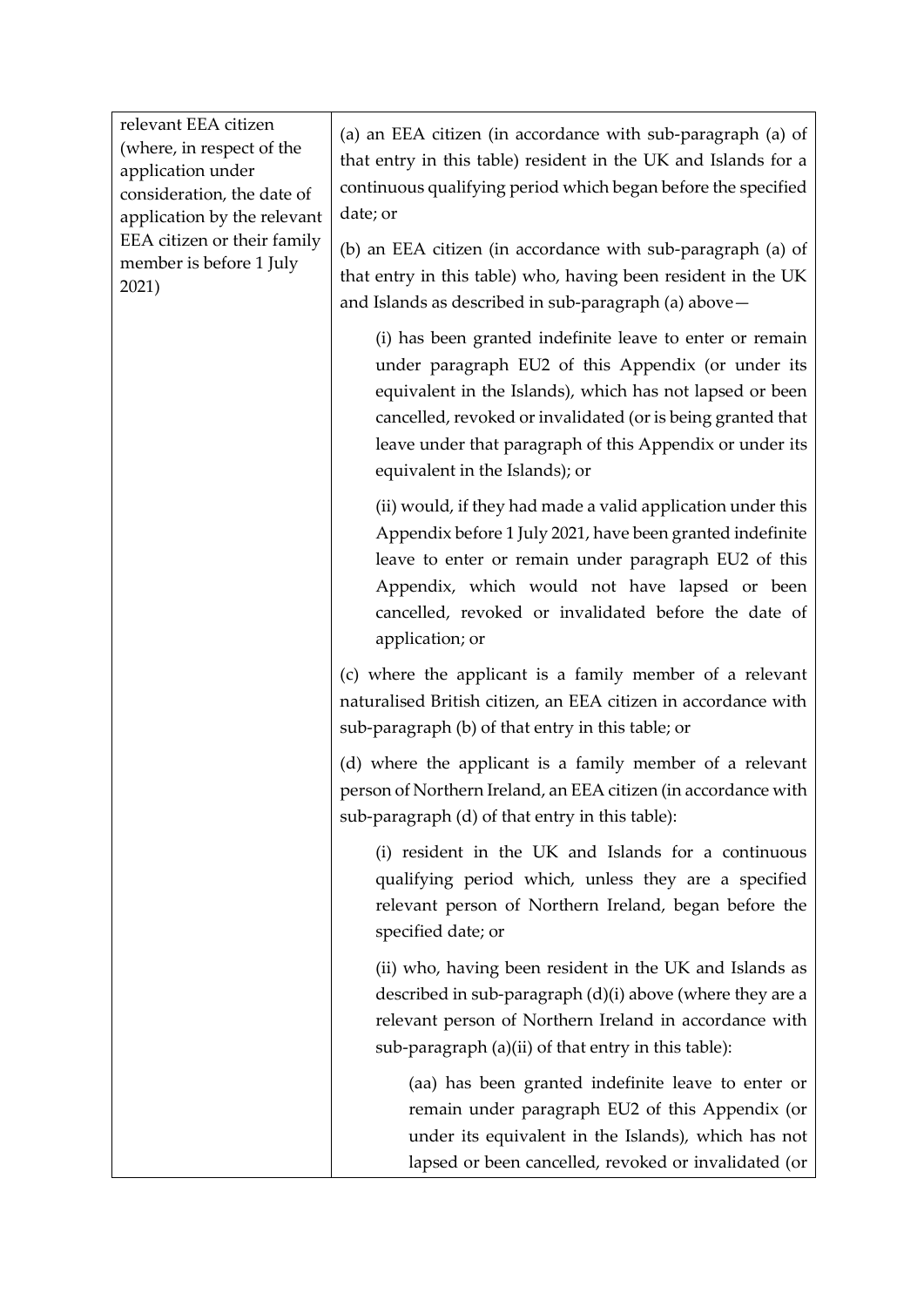| is being granted that leave under that paragraph of                                                                                |
|------------------------------------------------------------------------------------------------------------------------------------|
| this Appendix or under its equivalent in the Islands);                                                                             |
| or                                                                                                                                 |
| (bb) would, if they had made a valid application                                                                                   |
| under this Appendix before 1 July 2021, have been                                                                                  |
| granted indefinite leave to enter or remain under                                                                                  |
| paragraph EU2 of this Appendix, which would not                                                                                    |
| have lapsed or been cancelled, revoked<br>or                                                                                       |
| invalidated before the date of application; or                                                                                     |
| (iii) who, having been resident in the UK and Islands as                                                                           |
| described in sub-paragraph $(d)(i)$ above and if they had                                                                          |
| made a valid application under this Appendix before 1                                                                              |
| July 2021, would, but for the fact (where they are a                                                                               |
| relevant person of Northern Ireland in accordance with                                                                             |
| sub-paragraph $(a)(i)$ or $(a)(iii)$ of that entry in this table)<br>that they are a British citizen, have been granted indefinite |
| leave to enter or remain under paragraph EU2 of this                                                                               |
| Appendix, which would not have lapsed or been                                                                                      |
| cancelled, revoked or invalidated before the date of                                                                               |
| application; or                                                                                                                    |
| (e) where the applicant is their family member, a <b>person</b>                                                                    |
| exempt from immigration control:                                                                                                   |
| (i) resident in the UK and Islands for a continuous                                                                                |
| qualifying period which began before the specified date;                                                                           |
| or                                                                                                                                 |
| (ii) who, having been resident in the UK and Islands as                                                                            |
| described in sub-paragraph (e)(i) above and if they had                                                                            |
| made a valid application under this Appendix before 1                                                                              |
| July 2021, would have been granted indefinite leave to                                                                             |
| enter or remain under paragraph EU2 of this Appendix,                                                                              |
| which would not have lapsed or been cancelled, revoked<br>or invalidated before the date of application                            |
|                                                                                                                                    |

EU12. In Annex 1, in sub-paragraph (e)(ii) of the definition of "relevant EEA citizen (where, in respect of the application under consideration, the date of application by the relevant EEA citizen or their family member is on or after 1 July 2021" in the table, omit ", but for the fact that they are a person exempt from immigration control,".

 $"$ .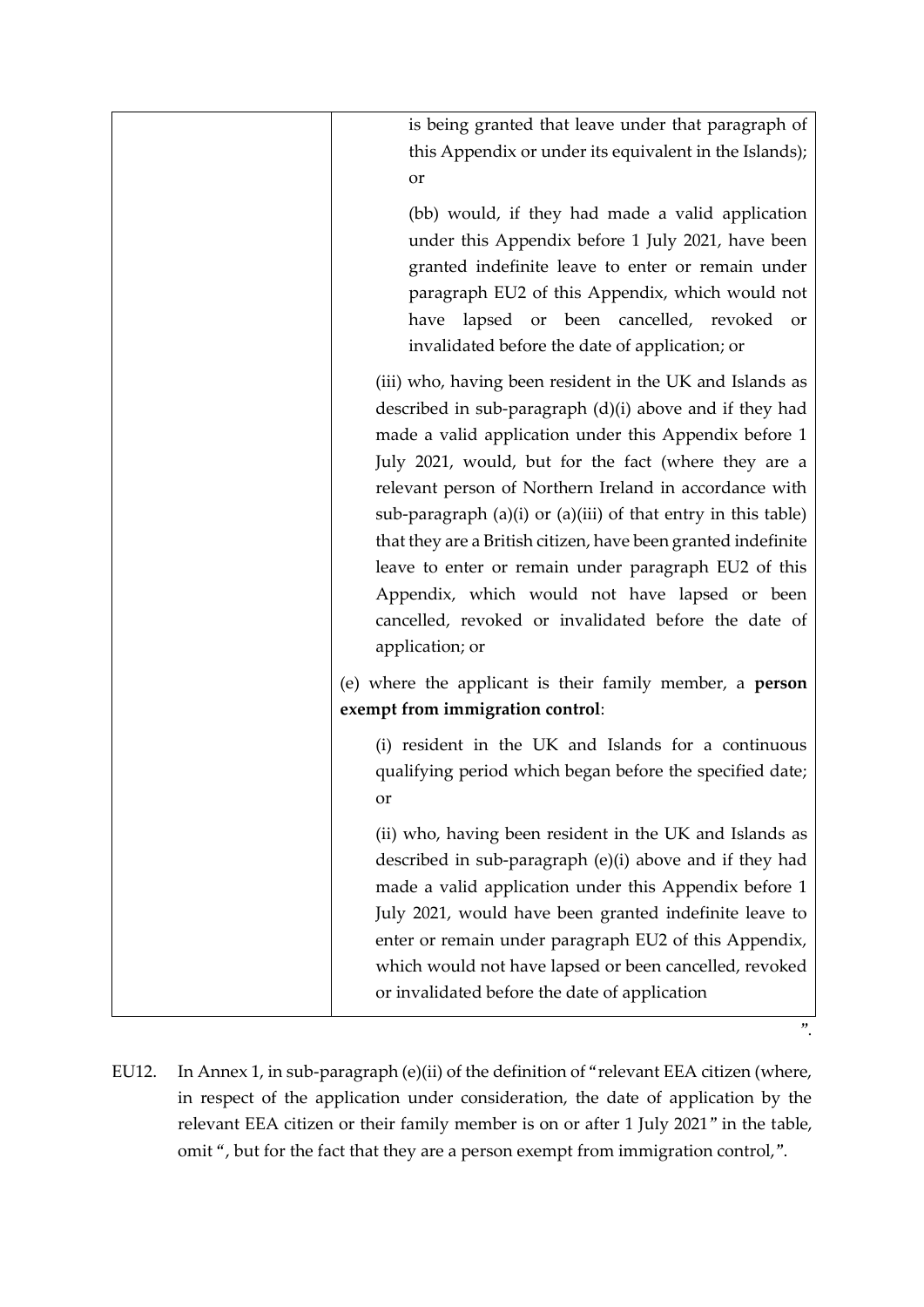- EU13. In Annex 1, in the provision beginning "in addition" in the definition of "relevant EEA citizen (where, in respect of the application under consideration, the date of application by the relevant EEA citizen or their family member is on or after 1 July 2021)" in the table, after "resident in the UK and Islands for a continuous qualifying period which" insert ", unless they are a specified relevant person of Northern Ireland,".
- EU14. In Annex 1, for sub-paragraph (b) of the definition of "relevant naturalised British citizen" in the table, substitute—
	- "(b) an EEA citizen (in accordance with sub-paragraph  $(a)(i)$  of that entry in this table) who, having been resident in the UK and Islands as described in subparagraph (a) above and if they had made a valid application under this Appendix before 1 July 2021, would, but for the fact that they are a British citizen, have been granted indefinite leave to enter or remain under paragraph EU2 of this Appendix, which would not have lapsed or been cancelled, revoked or invalidated before the date of application; and in either case the person  $also -".$
- EU15. In Annex 1, for sub-paragraph (a)(ii)(bb) in the definition of "relevant sponsor" in the table, substitute—
	- "(bb) who, having been resident in the UK and Islands as described in sub-paragraph  $(a)(ii)(aa)$  above and if they had made a valid application under this Appendix before 1 July 2021, would have been granted indefinite leave to enter or remain under paragraph EU2 of this Appendix, which would not have lapsed or been cancelled, revoked or invalidated before the date of application; or".
- EU16. In Annex 1, for sub-paragraph (a)(iv) in the definition of "relevant sponsor" in the table, substitute—
	- "(iv) an EEA citizen (in accordance with sub-paragraph (c) of that entry in this table)—
		- (aa) resident in the UK and Islands for a continuous qualifying period which, unless they are a specified relevant person of Northern Ireland, began before the specified date; or
		- (bb) who, having been resident in the UK and Islands as described in subparagraph (a)(iv)(aa) above (where they are a relevant person of Northern Ireland in accordance with sub-paragraph (a)(ii) of that entry in this table)—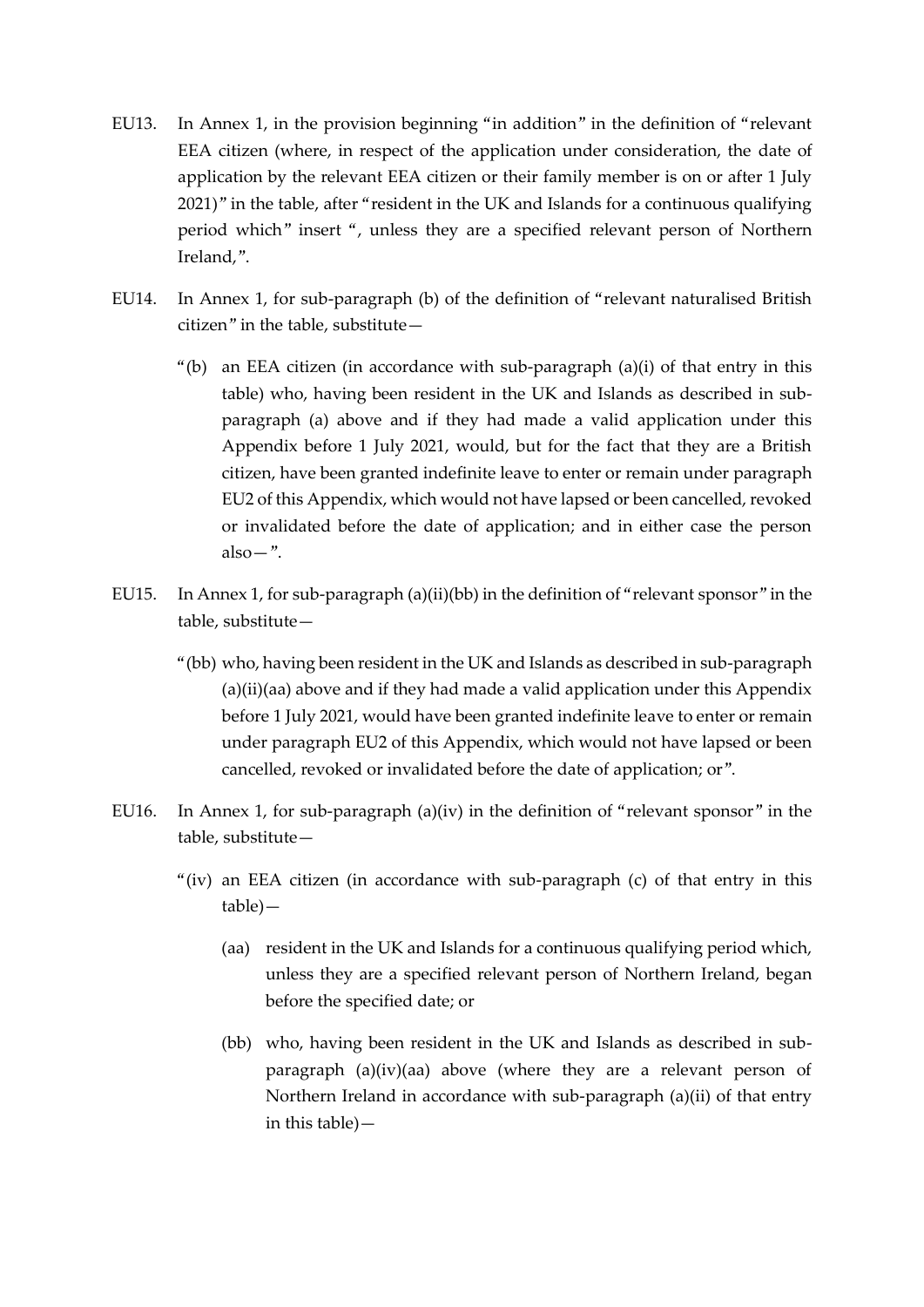- (aaa) has been granted indefinite leave to enter or remain under paragraph EU2 of this Appendix (or under its equivalent in the UK or Channel Islands), which has not lapsed or been cancelled, revoked or invalidated (or is being granted that leave under that paragraph of this Appendix before 1 July 2021, have been granted indefinite leave to enter or remain under paragraph EU2 of this Appendix, which would not have lapsed or been cancelled, revoked or invalidated before the date of application; or
- (bbb) would, if they had made a valid application under this Appendix before 1 July 2021, have been granted indefinite leave to enter or remain under paragraph EU2 of this Appendix, which would not have lapsed or been cancelled, revoked or invalidated before the date of application; or
- (cc) who, having been resident in the UK and Islands as described in subparagraph (a)(iv)(aa) above and if they had made a valid application under this Appendix before 1 July 2021, would, but for the fact (where they are a relevant person of Northern Ireland in accordance with subparagraph (a)(i) or (a)(iii) of that entry in this table) that they are a British citizen, have been granted indefinite leave to enter or remain under paragraph EU2 of this Appendix, which would not have lapsed or been cancelled, revoked or invalidated before the date of application; or".
- EU17. In Annex 1, for sub-paragraph  $(a)(v)(bb)$  in the definition of "relevant sponsor" in the table, substitute—
	- "(bb) who, having been resident in the UK and Islands as described in sub-paragraph  $(a)(v)(aa)$  above and if they had made a valid application under this Appendix before 1 July 2021, would have been granted indefinite leave to enter or remain under paragraph EU2 of this Appendix, which would not have lapsed or been cancelled, revoked or invalidated before the date of application; or".
- EU18. In Annex 1, in sub-paragraph  $(b)(vi)$  of the definition of "relevant sponsor" in the table, omit ", but for the fact that they are a person exempt from immigration control,".
- EU19. In Annex 1, in sub-paragraph (b) of the provision beginning "in addition" in the definition of "relevant sponsor" in the table, after "resident in the UK and Islands for a continuous qualifying period which" insert ", unless they are a specified relevant person of Northern Ireland,".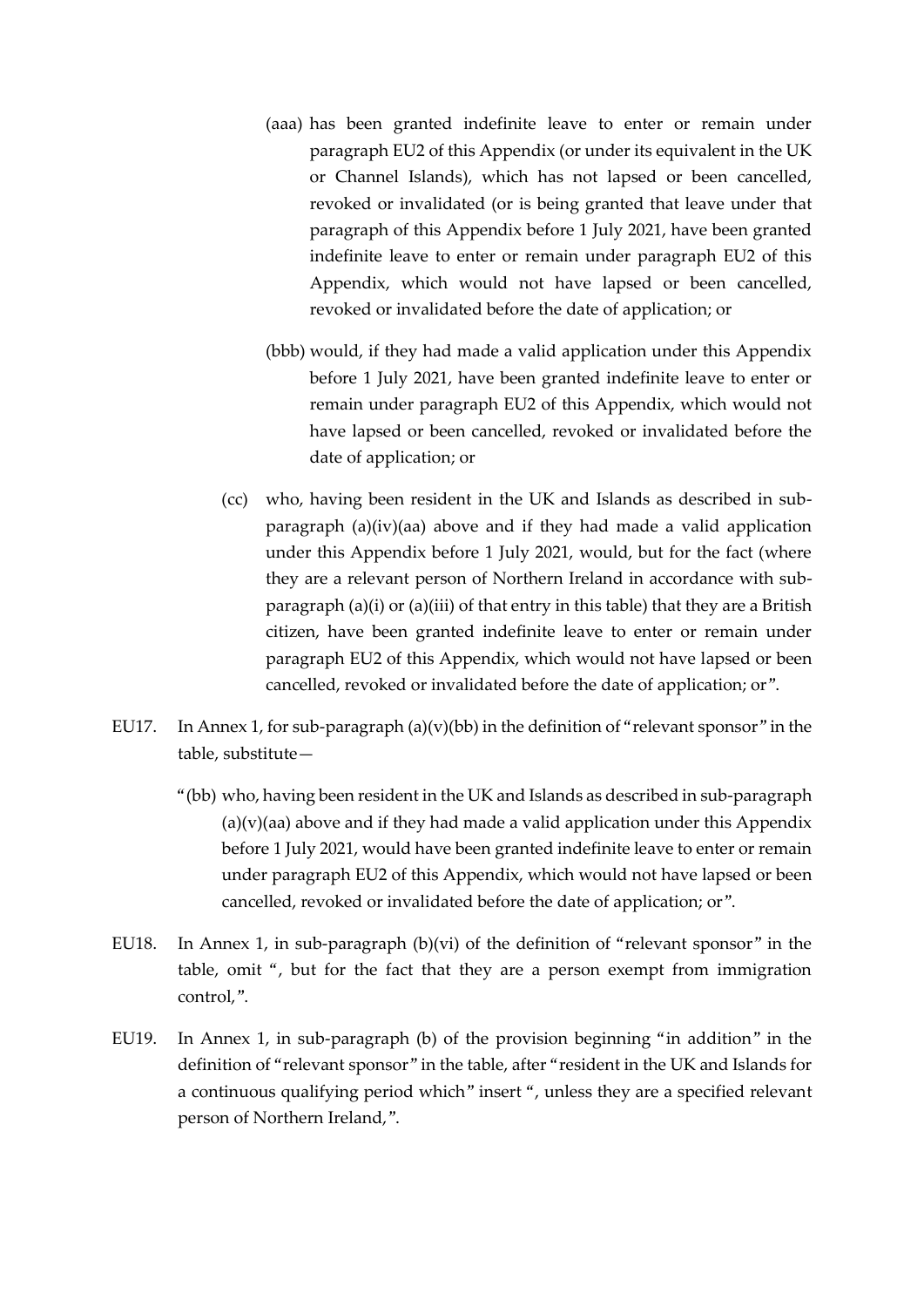EU20. In Annex 1, after sub-paragraph (b) in the definition of "required date" in the table, insert—

"in addition—

- (a) for the avoidance of doubt, paragraph 39E of these Rules does not apply to applications made under this Appendix; and
- (b) the deadline in sub-paragraph (a)(i)(aa) above does not apply (and the applicant therefore has to meet no requirement under sub-paragraph (a) above) where the applicant—
	- (i) is a joining family member of a relevant sponsor; and
	- (ii) does not have indefinite leave to enter or remain or limited leave to enter or remain granted under this Appendix; and
	- (iii) is not caught by the deadline in sub-paragraph (a)(ii)(aa) or (a)(iii)(aa) above; and
	- (iv) does not fall within sub-paragraph  $(a)(v)$  or  $(a)(vi)$  above.".
- EU21. In Annex 1, in sub-paragraph (e)(ii) of the definition of "required evidence of family relationship" in the table, for "(where sub-paragraph (b)(ii) of the entry for "durable partner in this table applies)" substitute "(where the person is applying as the durable partner of a relevant sponsor (or, as the case may be, of a qualifying British citizen) and sub-paragraph (b)(ii) of the entry for "durable partner" in this table applies)".
- EU22. In Annex 1, for sub-paragraph (b)(ii) (aa) of the provision beginning "in addition" in the definition of "required evidence of family relationship" in the table, substitute—
	- "(aa) where the applicant is (or, as the case may be, for the relevant period was) a family member of a relevant EEA citizen, that EEA citizen is (or, as the case may be, for the relevant period was) a relevant EEA citizen as described in the applicable entry for "relevant EEA citizen" in this table, and is (or, as the case may be, was) such a relevant EEA citizen throughout any continuous qualifying period on which the applicant relies as being a family member of a relevant EEA citizen; or".
- EU23. In Annex 1, omit the entry for "visitor" in the table.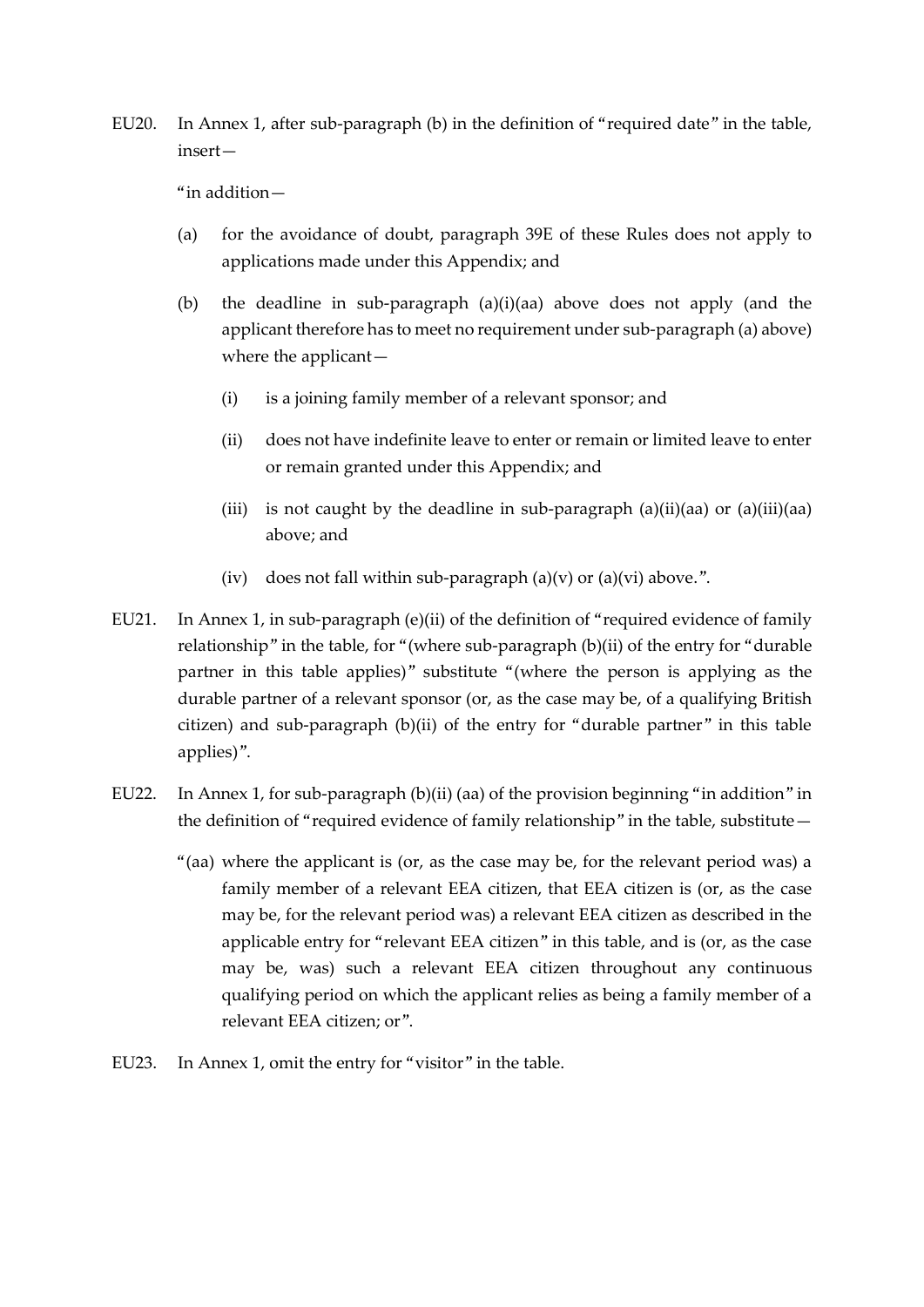# **Changes to Appendix EU (Family Permit)**

- EUFP1. In Annex 1, for sub-paragraph (f) of the definition of "family member of a relevant EEA citizen" in the table, substitute—
	- "(f) a person who the immigration officer or entry clearance officer is satisfied by evidence provided by the person that they would, if they had made a valid application under Appendix EU to these Rules before 1 July 2021, have been granted (as the case may be) indefinite leave to enter under paragraph EU2 of that Appendix or limited leave to enter under paragraph EU3 and that leave would not have lapsed or been cancelled, curtailed, revoked or invalidated before the date of application under this Appendix—
		- (i) as a family member who has retained the right of residence by virtue of a relationship with a relevant EEA citizen (as defined in Annex 1 to Appendix EU); or
		- (ii) on the basis that condition 6 of paragraph EU11 of Appendix EU is met; or".
- EUFP2. In Annex 1, for sub-paragraph (d) of the definition of "person exempt from immigration control" in the table, substitute—
	- "(d) the immigration officer or entry clearance officer is satisfied, including by the **required evidence of qualification** would have been granted indefinite leave to enter or remain or limited leave to enter or remain under (as the case may be) paragraph EU2 or EU3 of Appendix EU to these Rules, if they had made a valid application under it before 1 July 2021, and that leave would not have lapsed or been cancelled, curtailed, revoked or invalidated before the date of application under this Appendix".
- EUFP3. In Annex 1, in sub-paragraph (a) of the definition of "relevant document" in the table, after "family permit" insert "(or a letter from the Minister, or relevant authority in the UK or Channel Islands, issued after 30 June 2021, confirming their qualification for one)".
- EUFP4. In Annex 1, for the entry for "relevant EEA citizen (where the date of application under this Appendix is before 1 July 2021)" in the table, substitute—

 $\alpha$ 

| relevant EEA citizen<br>(where the date of<br>that entry in this table) who-<br>application under this<br>Appendix is before 1 July<br>2021 | (a) an EEA citizen (in accordance with sub-paragraph (a) of |
|---------------------------------------------------------------------------------------------------------------------------------------------|-------------------------------------------------------------|
|---------------------------------------------------------------------------------------------------------------------------------------------|-------------------------------------------------------------|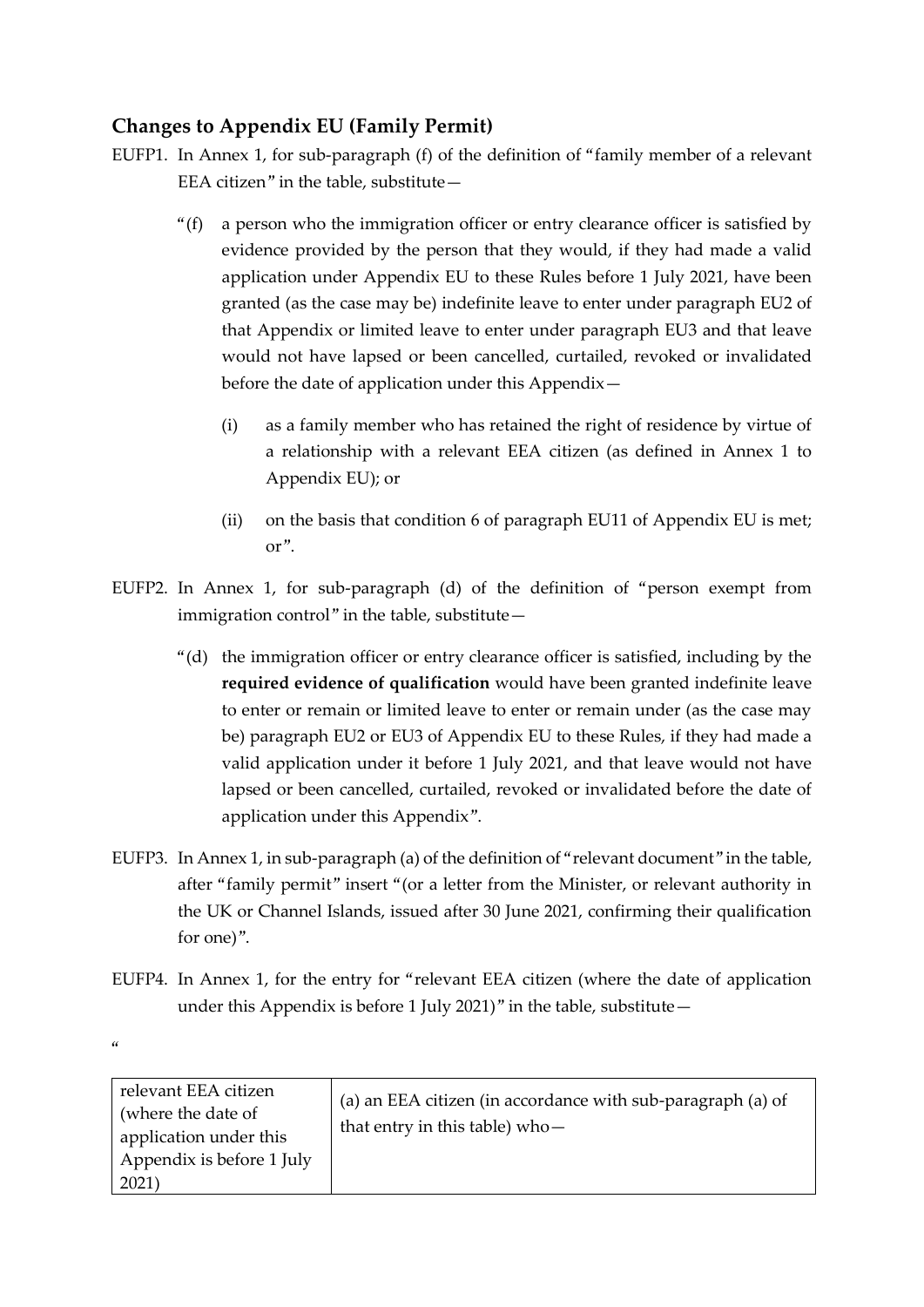| (i) has been granted indefinite leave to enter or remain or<br>limited leave to enter or remain under (as the case may<br>be) paragraph EU2 or EU3 of Appendix EU to these<br>Rules (or under its equivalent in the UK or Channel<br>Islands), which has not lapsed or been cancelled,<br>curtailed, revoked or invalidated and which is evidenced<br>by the Isle of Man reference number for that grant of<br>leave (or by the equivalent evidence in the UK or<br>Channel Islands); or                                                              |
|-------------------------------------------------------------------------------------------------------------------------------------------------------------------------------------------------------------------------------------------------------------------------------------------------------------------------------------------------------------------------------------------------------------------------------------------------------------------------------------------------------------------------------------------------------|
| (ii) at the date of decision on the application under this<br>Appendix, the immigration officer or entry clearance<br>officer is satisfied from the information available to them<br>has been granted indefinite leave to enter or remain or<br>limited leave to enter or remain under (as the case may<br>be) paragraph EU2 or EU3 of Appendix EU to these<br>Rules, which has not lapsed or been cancelled, curtailed,<br>revoked or invalidated; or                                                                                                |
| (iii) the immigration officer entry clearance officer is<br>satisfied, including by the required evidence of<br>qualification, would have been granted indefinite leave<br>to enter or remain or limited leave to enter or remain<br>under (as the case may be) paragraph EU2 or EU3 of<br>Appendix EU to these Rules, if they had made a valid<br>application under it before 1 July 2021, and that leave<br>would not have lapsed or been cancelled, curtailed,<br>revoked or invalidated before the date of application<br>under this Appendix; or |
| (b) an EEA citizen (in accordance with sub-paragraph (a) of<br>that entry in this table) who is a relevant naturalised British<br>citizen; or                                                                                                                                                                                                                                                                                                                                                                                                         |
| (c) an EEA citizen (in accordance with sub-paragraph (c) of<br>that entry in this table) who-                                                                                                                                                                                                                                                                                                                                                                                                                                                         |
| (i) where they are a relevant person of Northern Ireland<br>in accordance with sub-paragraph (a)(ii) of that entry in<br>this table-                                                                                                                                                                                                                                                                                                                                                                                                                  |
| (aa) has been granted indefinite leave to enter or<br>remain or limited leave to enter or remain under (as<br>the case may be) paragraph EU2 or EU3 of                                                                                                                                                                                                                                                                                                                                                                                                |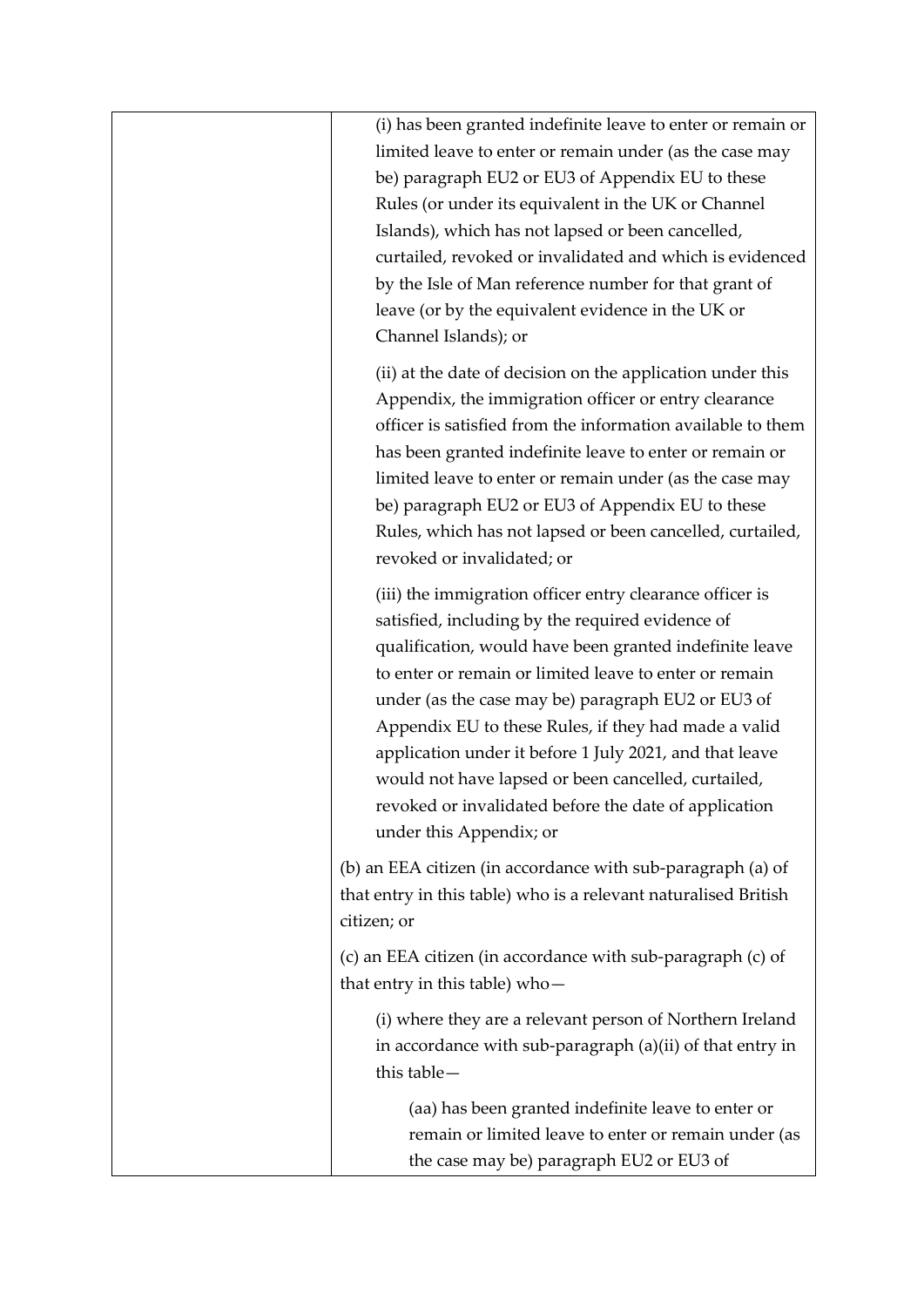| Appendix EU to these Rules (or under its equivalent<br>in the UK or Channel Islands), which has not lapsed<br>or been cancelled, curtailed, revoked or invalidated<br>and which is evidenced by the Isle of Man reference<br>number for that grant of leave (or by the equivalent<br>evidence in the UK or Channel Islands); or                                                                                                                                                                                                                                                                                                                                                                                                                           |
|-----------------------------------------------------------------------------------------------------------------------------------------------------------------------------------------------------------------------------------------------------------------------------------------------------------------------------------------------------------------------------------------------------------------------------------------------------------------------------------------------------------------------------------------------------------------------------------------------------------------------------------------------------------------------------------------------------------------------------------------------------------|
| (bb) at the date of decision on the application under<br>this Appendix, the immigration officer or entry<br>clearance officer is satisfied from the information<br>available to them has been granted indefinite leave<br>to enter or remain or limited leave to enter or remain<br>under (as the case may be) paragraph EU2 or EU3 of<br>Appendix EU to these Rules, which has not lapsed<br>or been cancelled, curtailed, revoked or invalidated;<br>or                                                                                                                                                                                                                                                                                                 |
| (cc) the immigration officer or entry clearance officer<br>is satisfied, including by the required evidence of<br>qualification, would have been granted indefinite<br>leave to enter or remain or limited leave to enter or<br>remain under (as the case may be) paragraph EU2 or<br>EU3 of Appendix EU to these Rules, if they had<br>made a valid application under it before 1 July 2021,<br>and that leave would not have lapsed or been<br>cancelled, curtailed, revoked or invalidated before<br>the date of application under this Appendix; or                                                                                                                                                                                                   |
| (ii) where they are a relevant person of Northern Ireland<br>in accordance with sub-paragraph (a)(i) or (a)(iii) of that<br>entry in this table, the immigration officer or entry<br>clearance officer is satisfied, including by the required<br>evidence of qualification, would (but for the fact that<br>they are a British citizen) have been granted indefinite<br>leave to enter or remain or limited leave to enter or<br>remain under (as the case may be) paragraph EU2 or<br>EU3 of Appendix EU to these Rules, if they had made a<br>valid application under it before 1 July 2021, and that<br>leave would not have lapsed or been cancelled, curtailed,<br>revoked or invalidated before the date of application<br>under this Appendix; or |
| (e) a person exempt from immigration control                                                                                                                                                                                                                                                                                                                                                                                                                                                                                                                                                                                                                                                                                                              |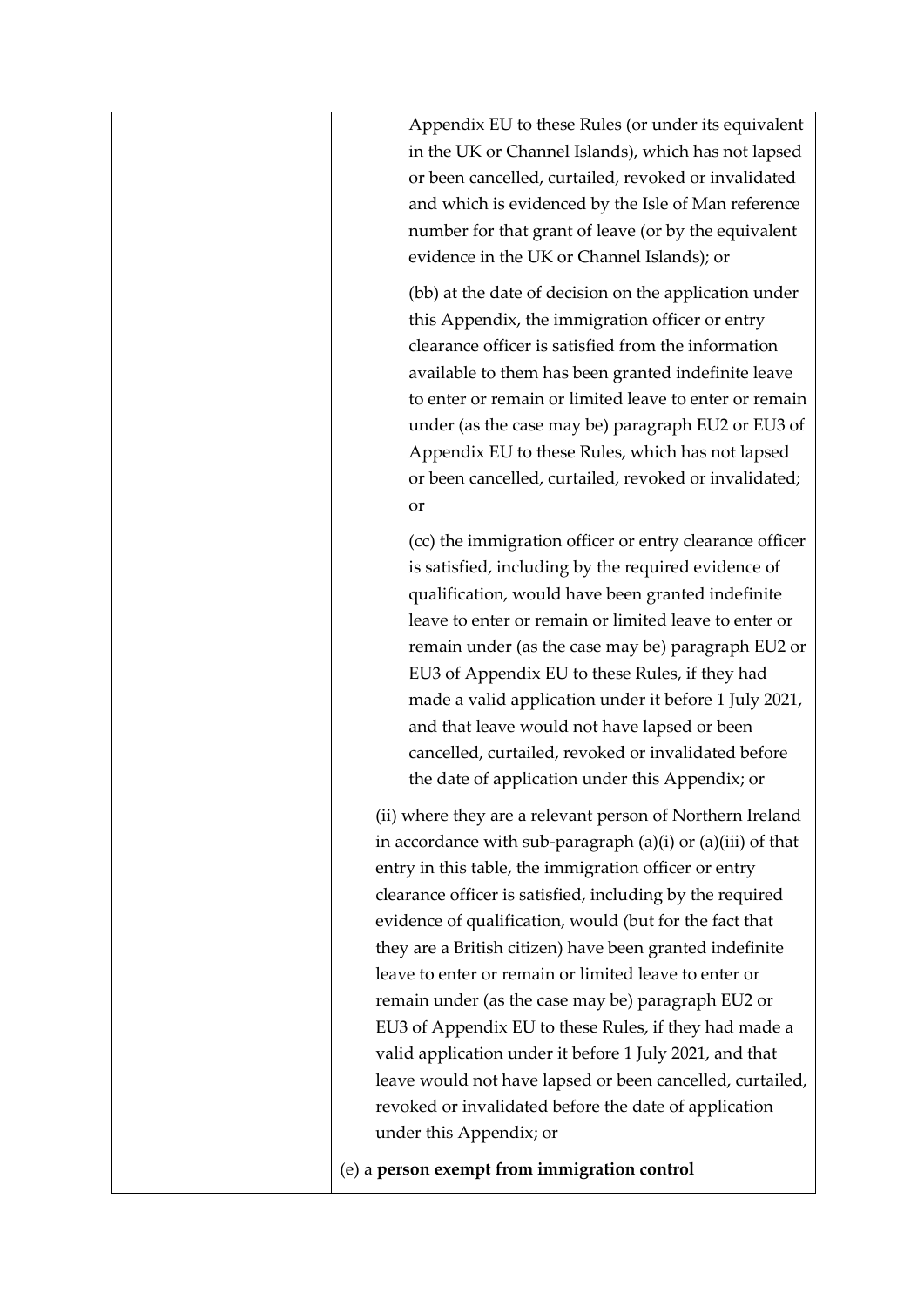- EUFP5. In Annex 1, in sub-paragraph (b) of the definition of "relevant EEA citizen (where the date of application under this Appendix is on or after 1 July 2021)" in the table, omit "(disregarding sub-paragraph (c)(i) of that entry in this table)".
- EUFP6. In Annex 1, in sub-paragraph (c)(ii) of the definition of "relevant EEA citizen (where the date of application under this Appendix is on or after 1 July 2021)" in the table, for "(but for the fact that they are a British citizen)" substitute "(but for the fact that they are a British citizen and, where they are a specified relevant person of Northern Ireland in accordance with that entry in this table, but, where applicable, for that fact)".
- EUFP7. In Annex 1, for sub-paragraph (c) of the definition of "relevant naturalised British citizen" in the table, substitute—
	- "(c) the immigration officer or entry clearance officer is satisfied, including by the required evidence of qualification would (but for the fact that they are a British citizen) have been granted indefinite leave to enter or remain or limited leave to enter or remain under (as the case may be) paragraph EU2 or EU3 of Appendix EU to these Rules, if they had made a valid application under it before 1 July 2021, and that leave would not have lapsed or been cancelled, curtailed, revoked or invalidated before the date of application under this Appendix".
- EUFP8. In Annex 1, for the entry for "required evidence of qualification" in the table, substitute—

| í<br>I<br>M.<br>on the |  |
|------------------------|--|
|                        |  |

| required evidence of<br>qualification | (a) (in the case of a relevant EEA citizen (or, where the date of<br>application under this Appendix is on or after 1 July 2021, an<br>Irish citizen) who has not been granted indefinite leave to<br>enter or remain or limited leave to enter or remain under (as<br>the case may be) paragraph EU2 or EU3 of Appendix EU to<br>these Rules or under its equivalent in the UK or Channel<br>Islands, where the applicant does not rely on the relevant<br>EEA citizen (where they are an Irish citizen) being a relevant<br>person of Northern Ireland) —<br>(i) their passport or national identity card as an EEA |
|---------------------------------------|-----------------------------------------------------------------------------------------------------------------------------------------------------------------------------------------------------------------------------------------------------------------------------------------------------------------------------------------------------------------------------------------------------------------------------------------------------------------------------------------------------------------------------------------------------------------------------------------------------------------------|
|                                       | citizen or, where the date of application under this                                                                                                                                                                                                                                                                                                                                                                                                                                                                                                                                                                  |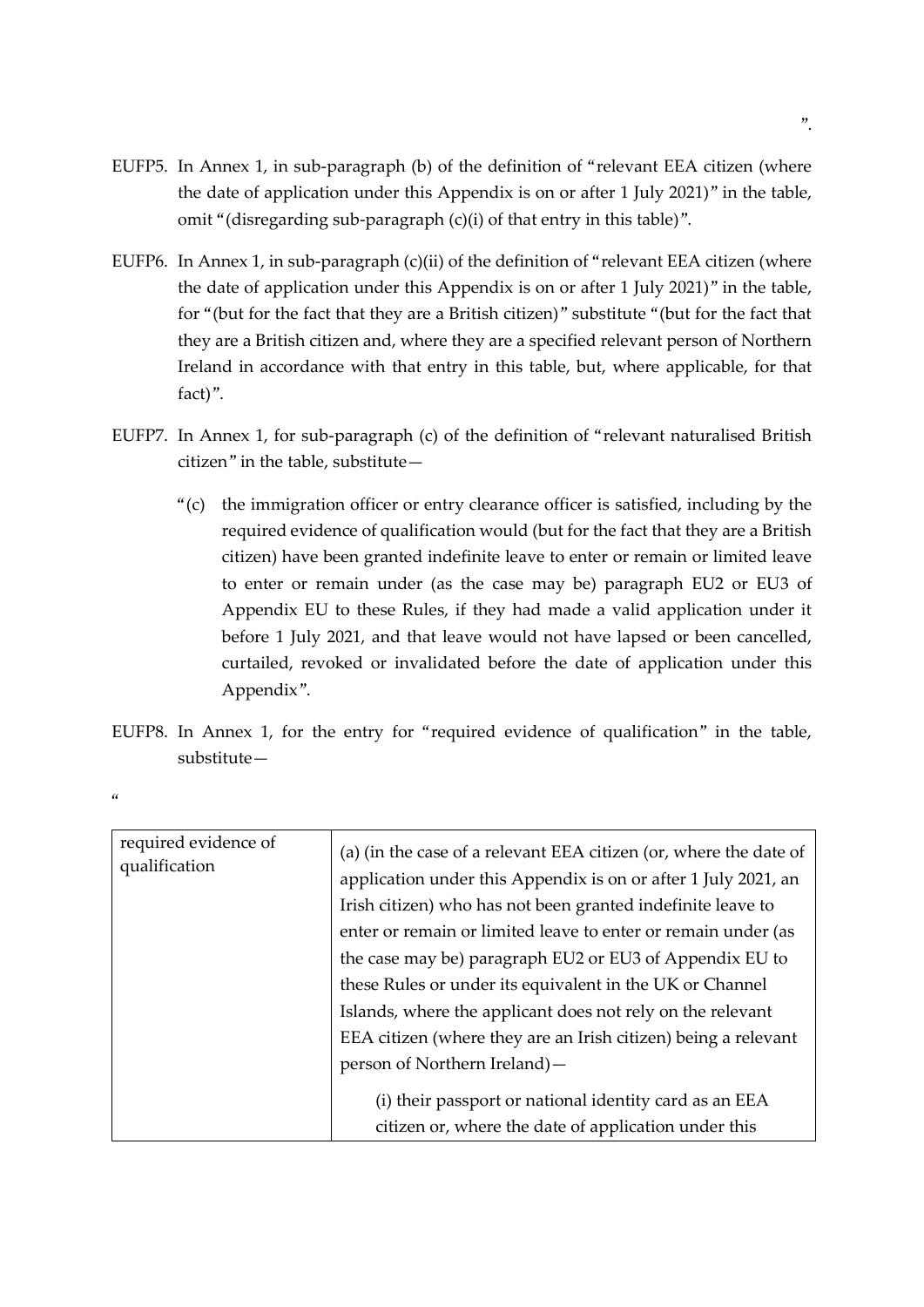| Appendix is on or after 1 July 2021, as an Irish citizen,<br>which is $-$                                                                                                                                                                                                                                                                                                                                                                                                                                                                                                                        |
|--------------------------------------------------------------------------------------------------------------------------------------------------------------------------------------------------------------------------------------------------------------------------------------------------------------------------------------------------------------------------------------------------------------------------------------------------------------------------------------------------------------------------------------------------------------------------------------------------|
| (aa) valid; and                                                                                                                                                                                                                                                                                                                                                                                                                                                                                                                                                                                  |
| (bb) the original document and not a copy; and                                                                                                                                                                                                                                                                                                                                                                                                                                                                                                                                                   |
| (ii) information or evidence which satisfies the<br>immigration officer or entry clearance officer that the<br>person would have been granted indefinite leave to<br>enter or remain or limited leave to enter or remain under<br>(as the case may be) paragraph EU2 or EU3 of Appendix<br>EU to these Rules, if they had made a valid application<br>under it before 1 July 2021, and that leave would not<br>have lapsed or been cancelled, curtailed, revoked or<br>invalidated before the date of application under this<br>Appendix; or                                                     |
| (b) (in the case of a relevant EEA citizen who is a relevant<br>naturalised British citizen or who is a relevant EEA citizen as<br>described in sub-paragraph (c) of the applicable entry for<br>"relevant EEA citizen" in this table)-                                                                                                                                                                                                                                                                                                                                                          |
| (i) their passport or national identity card as an EEA<br>citizen, which is-                                                                                                                                                                                                                                                                                                                                                                                                                                                                                                                     |
| (aa) valid; and                                                                                                                                                                                                                                                                                                                                                                                                                                                                                                                                                                                  |
| (bb) the original document and not a copy; and                                                                                                                                                                                                                                                                                                                                                                                                                                                                                                                                                   |
| (ii) information or evidence which is provided by the<br>applicant, or is otherwise available to the immigration<br>officer or entry clearance officer, which satisfies the<br>immigration officer or entry clearance officer that the<br>relevant EEA citizen is a British citizen; and                                                                                                                                                                                                                                                                                                         |
| (iii) information or evidence which satisfies the<br>immigration officer or entry clearance officer that the<br>person would (but for the fact that they are a British<br>citizen) have been granted indefinite leave to enter or<br>remain or limited leave to enter or remain under (as the<br>case may be) paragraph EU2 or EU3 of Appendix EU to<br>these Rules, if they had made a valid application under it<br>before 1 July 2021, and that leave would not have lapsed<br>or been cancelled, curtailed, revoked or invalidated<br>before the date of application under this Appendix; or |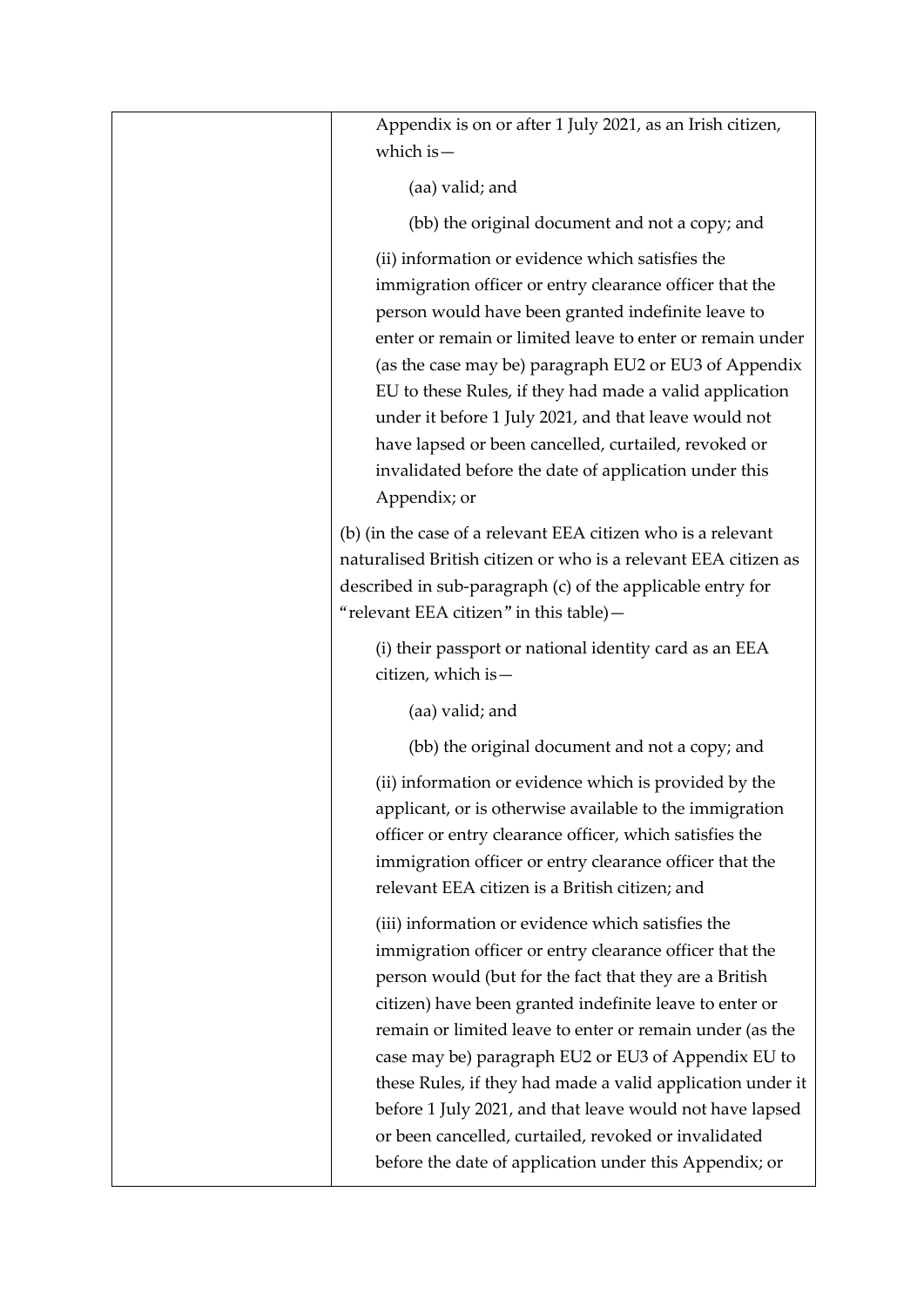(c) (in the case of a relevant EEA citizen who is relied on by the applicant as being a relevant person of Northern Ireland, and who, where they are a relevant person of Northern Ireland in accordance with sub-paragraph (a)(ii) of that entry in this table, has not been granted indefinite leave to enter or remain or limited leave to enter or remain under (as the case may be) paragraph EU2 or EU3 of Appendix EU to these Rules or under its equivalent in the UK or Channel Islands) the **required evidence of being a relevant person of Northern Ireland** and (where the relevant EEA citizen is relied on by the applicant as being a specified relevant person of Northern Ireland) information or evidence which satisfies the immigration officer or entry clearance officer that the requirements of that entry in this table are met, and (in all cases)—

(i) (aa) (where they are a British citizen) information or evidence which is provided by the applicant, or is otherwise available to the immigration officer or entry clearance officer, which satisfies the immigration officer or entry clearance officer that the person is a British citizen; or

(bb) (where they are an Irish citizen) their passport or national identity card as an Irish citizen, which is—

(aaa) valid; and

(bbb) the original document and not a copy; or

(cc) (where they are a British citizen and an Irish citizen, and are not relied on by the applicant as being a specified relevant person of Northern Ireland) the evidence required by sub-paragraph (c)(i)(aa) or (c)(i)(bb) above; and

(ii) information or evidence which satisfies the immigration officer or entry clearance officer that the person would (but for the fact that they are a British citizen, where they are a British citizen in accordance with sub-paragraph  $(a)(i)$  or  $(a)(iii)$  of the entry for "relevant person of Northern Ireland" in this table) have been granted indefinite leave to enter or remain or limited leave to enter or remain under (as the case may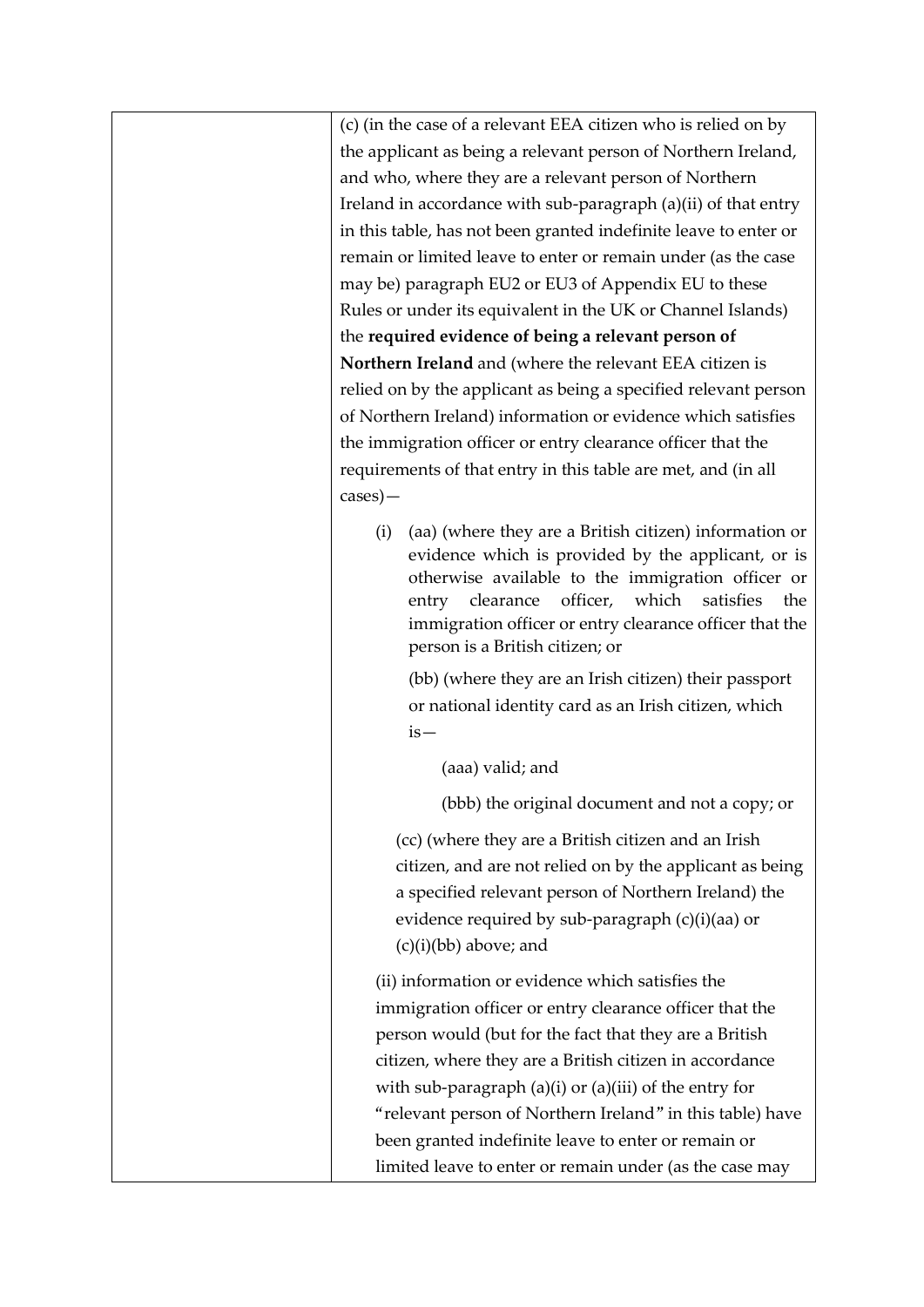| be) paragraph EU2 or EU3 of Appendix EU to these<br>Rules, if they had made a valid application under it<br>before 1 July 2021, and that leave would not have lapsed<br>or been cancelled, curtailed, revoked or invalidated<br>before the date of application under this Appendix; or                                                                                                                                                                                                                                                    |
|-------------------------------------------------------------------------------------------------------------------------------------------------------------------------------------------------------------------------------------------------------------------------------------------------------------------------------------------------------------------------------------------------------------------------------------------------------------------------------------------------------------------------------------------|
| (d) (in the case of a relevant EEA citizen who is a person<br>exempt from immigration control)-                                                                                                                                                                                                                                                                                                                                                                                                                                           |
| (i) their passport or national identity card as an EEA<br>citizen, which is -                                                                                                                                                                                                                                                                                                                                                                                                                                                             |
| (aa) valid; and                                                                                                                                                                                                                                                                                                                                                                                                                                                                                                                           |
| (bb) the original document and not a copy; and                                                                                                                                                                                                                                                                                                                                                                                                                                                                                            |
| (ii) information or evidence which is provided by the<br>applicant, or is otherwise available to the entry clearance<br>officer, which satisfies the immigration officer or entry<br>clearance officer that the relevant EEA citizen is exempt<br>from immigration control in accordance with section<br>$8(2)$ , (3) or (4) of the Immigration Act 1971; and                                                                                                                                                                             |
| (iii) information or evidence which satisfies the<br>immigration officer or entry clearance officer that the<br>person would have been granted indefinite leave to<br>enter or remain or limited leave to enter or remain under<br>(as the case may be) paragraph EU2 or EU3 of Appendix<br>EU to these Rules, if they had made a valid application<br>under it before 1 July 2021, and that leave would not<br>have lapsed or been cancelled, curtailed, revoked or<br>invalidated before the date of application under this<br>Appendix |
| in addition-                                                                                                                                                                                                                                                                                                                                                                                                                                                                                                                              |
| (a) "valid" here means, in respect of a document, that it is<br>genuine and has not expired or been cancelled or invalidated;<br>and                                                                                                                                                                                                                                                                                                                                                                                                      |
| (b) where, in order to meet the requirements of sub-<br>paragraph (a)(ii), (b)(ii), (b)(iii), (c)(i)(aa), (c)(ii), (d)(ii) or<br>(d)(iii) above, the applicant submits a copy (and not the<br>original) of a document, the immigration officer or entry<br>clearance officer can require the applicant to submit the                                                                                                                                                                                                                      |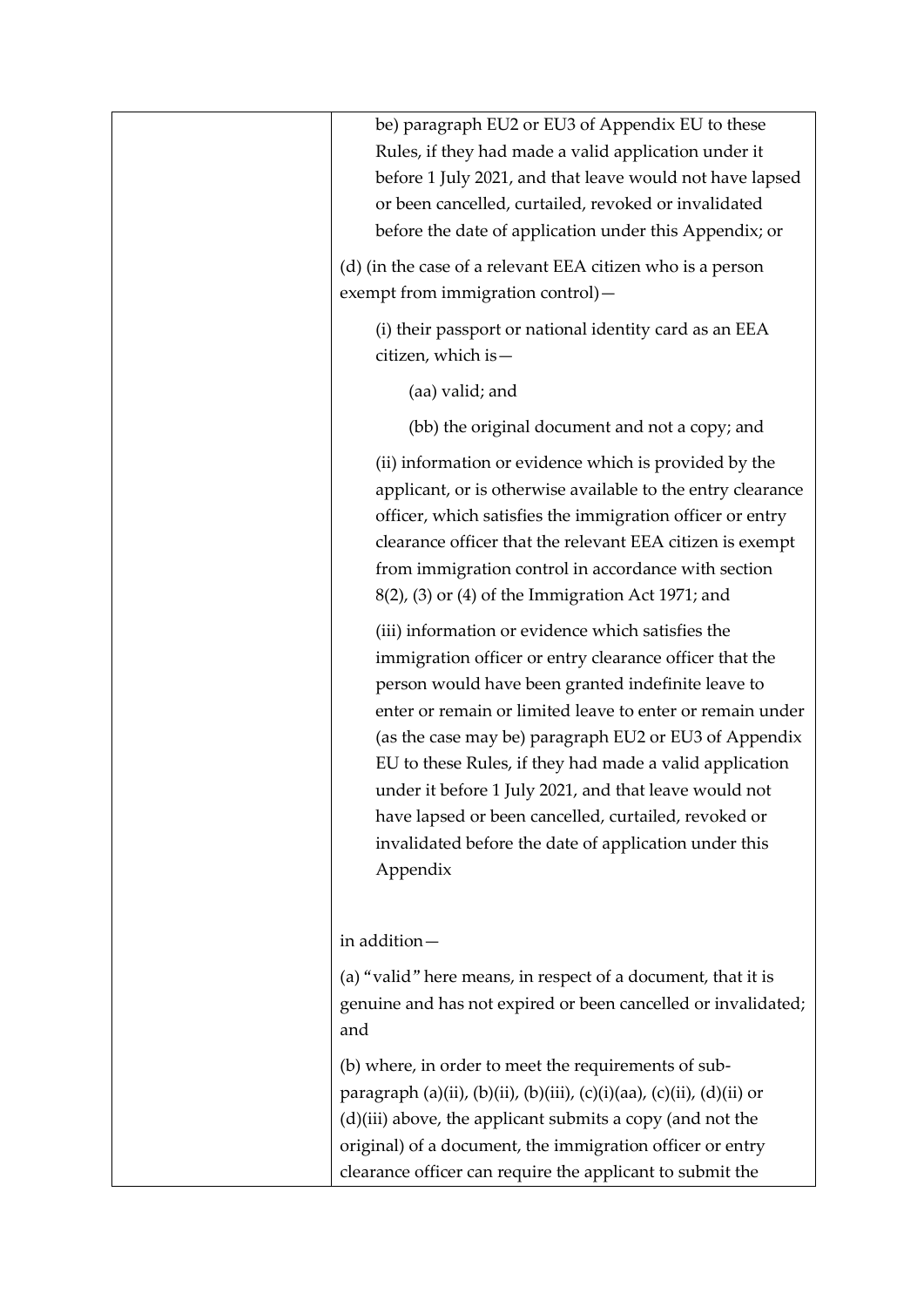| original document where the immigration officer or entry              |
|-----------------------------------------------------------------------|
| clearance officer has reasonable doubt as to the authenticity         |
| of the copy submitted; and                                            |
| (c) where, in order to meet the requirements of sub-                  |
| paragraph (a)(ii), (b)(ii), (b)(iii), (c)(i)(aa), (c)(ii), (d)(ii) or |
| $(d)(iii)$ above, the applicant submits a document which is not       |
| in English, the entry clearance officer can require the               |
| applicant to provide a certified English translation of (or a         |
| Multilingual Standard Form to accompany) the document,                |
| where this is necessary for the purposes of deciding whether          |
| the applicant meets the eligibility requirements for an entry         |
| clearance to be granted under this Appendix                           |
|                                                                       |

- EUFP9. In Annex 1, for sub-paragraph (c)(ii)(bb)(iii) of the definition of "specified relevant person of Northern Ireland" in the table, substitute—
	- "(iii) is in the Isle of Man and (were they an "EEA national" in accordance with regulation 3(3) of the EEA Regulations) they were residing in the Isle of Man in accordance with the EEA Regulation on 30 June 2021".

".

EUFP10.In Annex 3, for the heading, substitute—

"**Annex 3 — Revocation of entry clearance and cancellation and curtailment of leave to enter**".

# **Changes to Appendix Visitor: Visa national list**

VNL1. For paragraph VN 1.(a), substitute—

"(a) a national or citizen of a country listed in paragraph VN 1.1.(a) of Appendix V: Visa national list to the United Kingdom's Immigration Rules<sup>4</sup>,".

VNL2. For paragraph VN 2.2, substitute—

1

"VN 2.2 A person falling within paragraph VN 2.2. of Appendix V: Visa national list to the United Kingdom's Immigration Rules<sup>5</sup> does not need a visit visa before they travel to the Isle of Man as a visitor, other than where paragraph VN 2.3 applies.".

<sup>4</sup> <https://www.gov.uk/guidance/immigration-rules/immigration-rules-appendix-visitor-visa-national-list>

<sup>5</sup> <https://www.gov.uk/guidance/immigration-rules/immigration-rules-appendix-visitor-visa-national-list>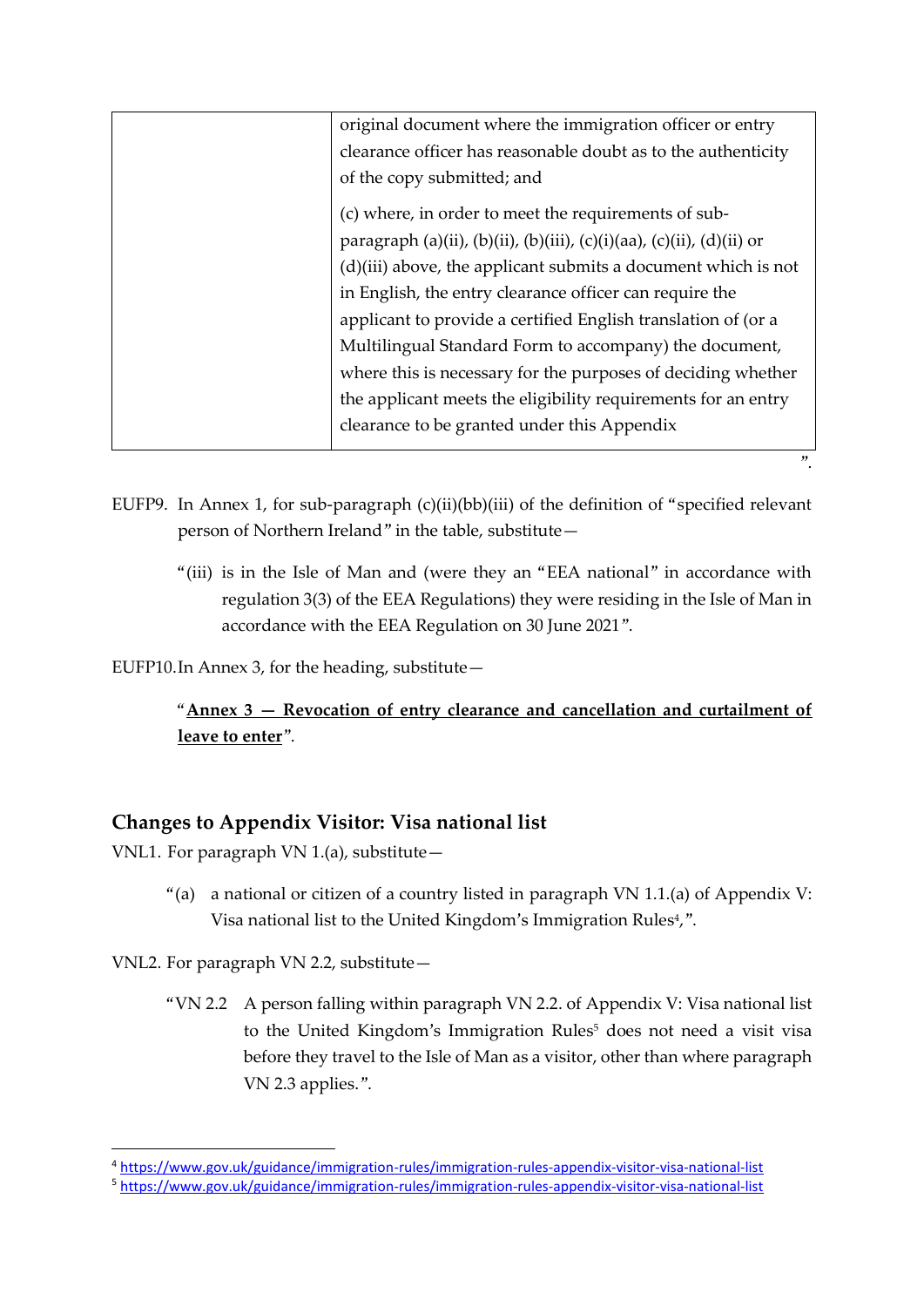- VNL3. In the heading before paragraph VN 3.1., omit "(Kuwait, Oman, Qatar and United Arab Emirates nationals or citizens only)".
- VNL4. For paragraph VN 4.1., substitute—
	- "VN 4.1. Only passport holders who are nationals of the countries specified at paragraph VN 4.1. of Appendix Visitor: Visa national list to the United Kingdom's Immigration Rules<sup>6</sup> can obtain and use an EVW Document.".

### **Changes to Appendix Visitor: Permitted Activities**

VPA1. For paragraph PA 7., substitute—

- "PA7. An employee of an overseas company may install, dismantle, repair, service or advise on machinery, equipment, computer software or hardware (or train Isle of Man based workers to provide these services) where there is a contract of purchase, supply or lease with an Isle of Man company or organisation and either—
	- (a) the overseas company is the manufacturer or supplier; or
	- (b) the overseas company is part of a contractual arrangement for after sales services agreed at the time of the sale or lease, including in a warranty or other service contract incidental to the sale or lease.".
- VPA2. In paragraph PA 8., omit "Employees may exceptionally make multiple visits to cover the duration of the contract.".

### **Changes to Appendix W**

**.** 

- W1. In the definitions provisions, after the definition of "length of the period of engagement", insert—
	- "An "**Overseas deposit taking institution**" has the same meaning as prescribed in the Online Gambling (Participants' Money) Regulations 20107".
- W2. In the definition section, after the definition of "UK Innovator", insert-
	- "**UK Intra-Company Transfer Migrant**" means a migrant who has been granted leave by the UK as an Intra-Company Transfer Migrant under Appendix Intra-Company Routes to the UK Immigration Rules.

<sup>6</sup> <https://www.gov.uk/guidance/immigration-rules/immigration-rules-appendix-visitor-visa-national-list>

 $<sup>7</sup>$  SD No. 832/10, the relevant definition was inserted by the Online Gambling (Participants' Money)</sup> Amendment) Regulations 2014 (SD No. 2014/0226).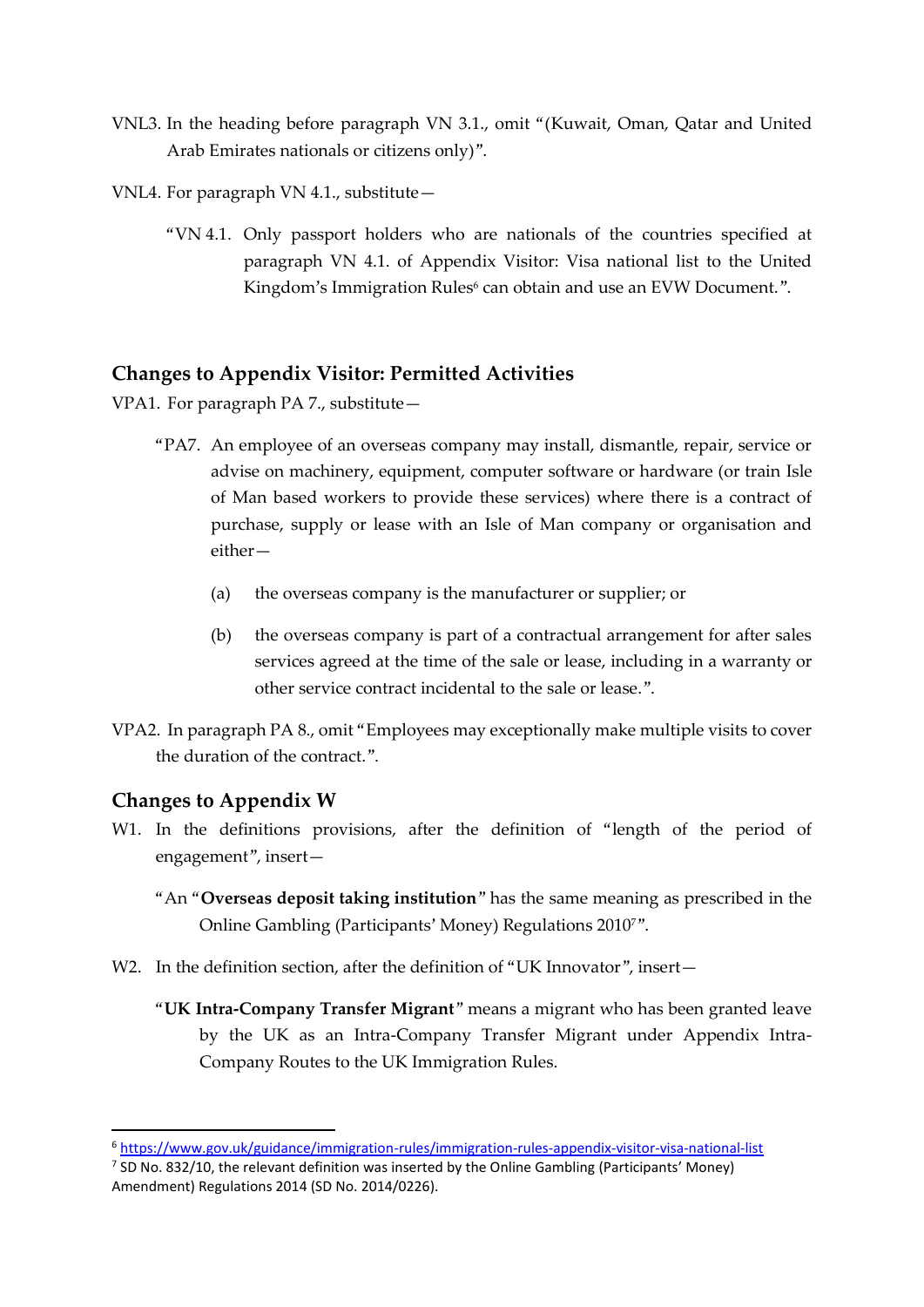- "**UK Intra-Company Graduate Trainee**" means a migrant who has been granted leave by the UK as an Intra-Company Graduate Trainee under Appendix Intra-Company Routes to the UK Immigration Rules.
- "**UK Skilled Worker**" means a migrant who has been granted leave by the UK as a Skilled Worker under Appendix Skilled Worker to the UK Immigration Rules
- W3. In paragraph 2.2.1 -
	- (a) in sub-paragraph (4)(b), omit "and"; and
	- (b) after sub-paragraph  $(4)(c)$ , insert-
	- "(d) a valid Confirmation of Employment (in accordance with paragraph 6.1 of this Appendix) must be held at all times during the grant of leave, and
	- (e) study subject to the condition set out in Part 15 of these Rules where the applicant is 18 years of age or over at the time their leave is granted, or will be aged 18 before their period of limited leave expires.".
- W4. For paragraph 2.3(6), substitute  $-$ 
	- "(6) Where the applicant's most recent grant of leave is as a:
		- (a) Worker Migrant,
		- (b) Worker (Intra Company Transfer) Migrant,
		- (c) Tier 2 Migrant under the Rules in effect on or before 5 April 2018,
		- (d) Tier 2 (Intra Company Transfer) Migrant under the Rules in effect on or before 5 April 2018,
		- (e) Tier 5 (Temporary Worker) Migrant,
		- (f) UK Tier 2 Migrant,
		- (g) UK Tier 2 (Intra-Company Transfer) Migrant,
		- (h) UK Skilled Worker,
		- (i) UK Intra-Company Transfer Migrant, or
		- (j) UK Intra-Company Graduate Trainee,

the applicant must demonstrate they have been paid the appropriate rate for their employment. The applicant must provide the Specified Documents at paragraph 2.3.1 of this Appendix.".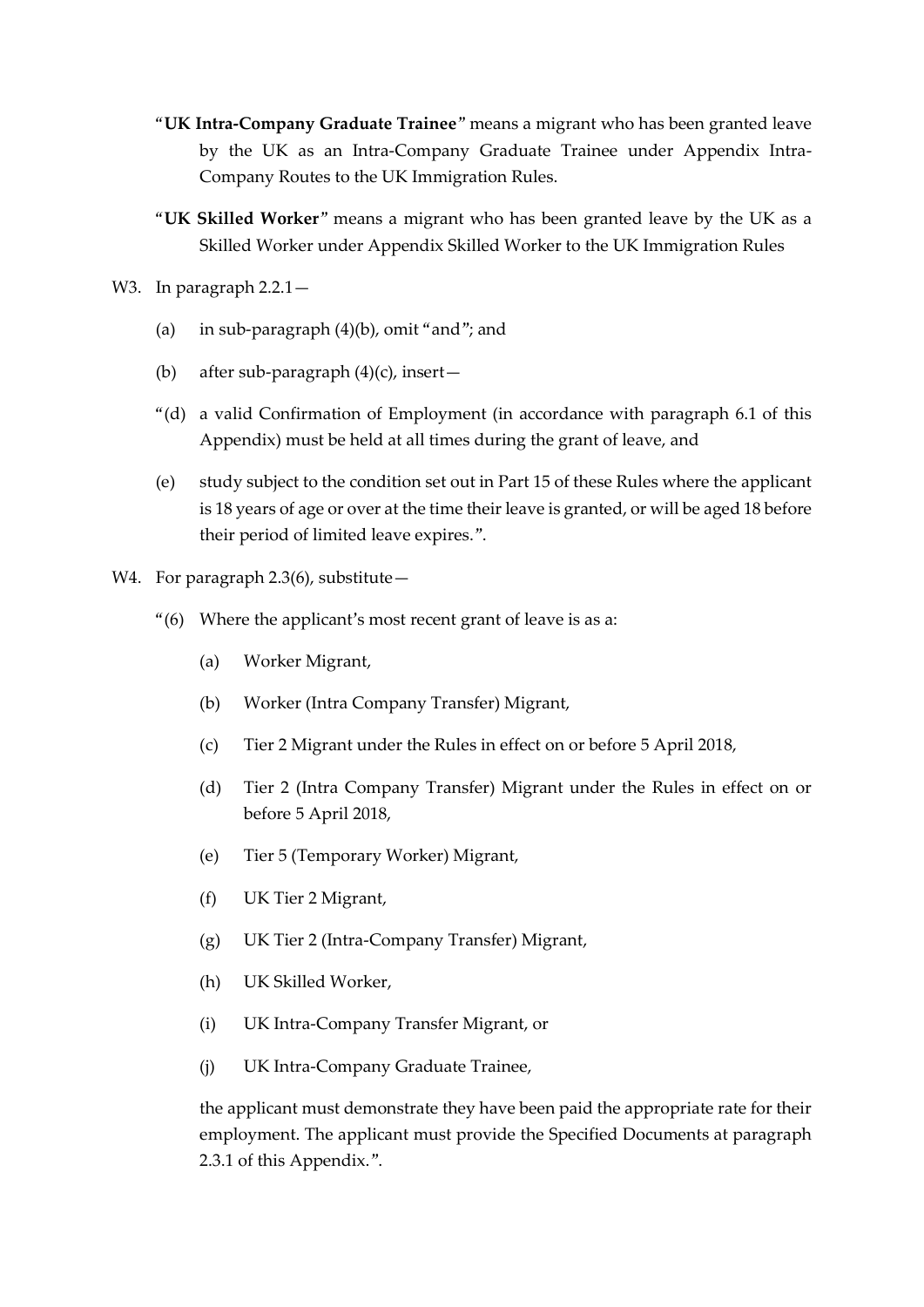- W5. After paragraph 2.3(10)(xii), insert-
	- "(xiii)a UK Tier 2 Migrant,
	- (xiv) a UK Tier 2 (Intra-Company Transfer) Migrant,
	- (xv) a UK Skilled Worker,
	- (xvi) a UK Intra-Company Transfer Migrant, or
	- (xvii) a UK Intra-Company Graduate Trainee.".
- W6. For paragraph  $2.3.1(1)(a)$ , substitute -
	- "(a) either:
		- (i) an annual self-assessment tax return to the Isle of Man Treasury or UK HMRC; or
		- (ii) payment submissions made to the UK's Pay As You Earn (PAYE) Scheme,

(a copy or print-out) for the last full financial year, immediately preceding the date of application;".

- W7. In paragraph 2.3.1(1)(c), for the first occurrence of the word "Employment", substitute "employment".
- W8. After paragraph 2.3.1(1)(d), insert—
	- "(e) Where more than one Confirmation of Employment has been held by the applicant throughout the applicant's most recent grant of leave, the Minister may request the Specified Documents at sub-paragraphs (a) to (c) in connection with each Confirmation of Employment held.".
- W9. In paragraph 2.3.2(4)(c)(i), for the first and third occurrence of the word "Employment", substitute "employment".
- W10. In paragraph  $2.3.2(4)(d)$ , for "limited leave expires.", substitute  $-$

"limited leave expires, and

- (e) a valid Confirmation of Employment (in accordance with paragraph 6.1 of this Appendix) must be held at all times during the grant of leave.".
- W11. In paragraph 3.2.1(3)(d), for "limited leave expires.", substitute-

"limited leave expires, and

(e) a valid Confirmation of Employment (in accordance with paragraph 6.1 of this Appendix) must be held at all times during the grant of leave.".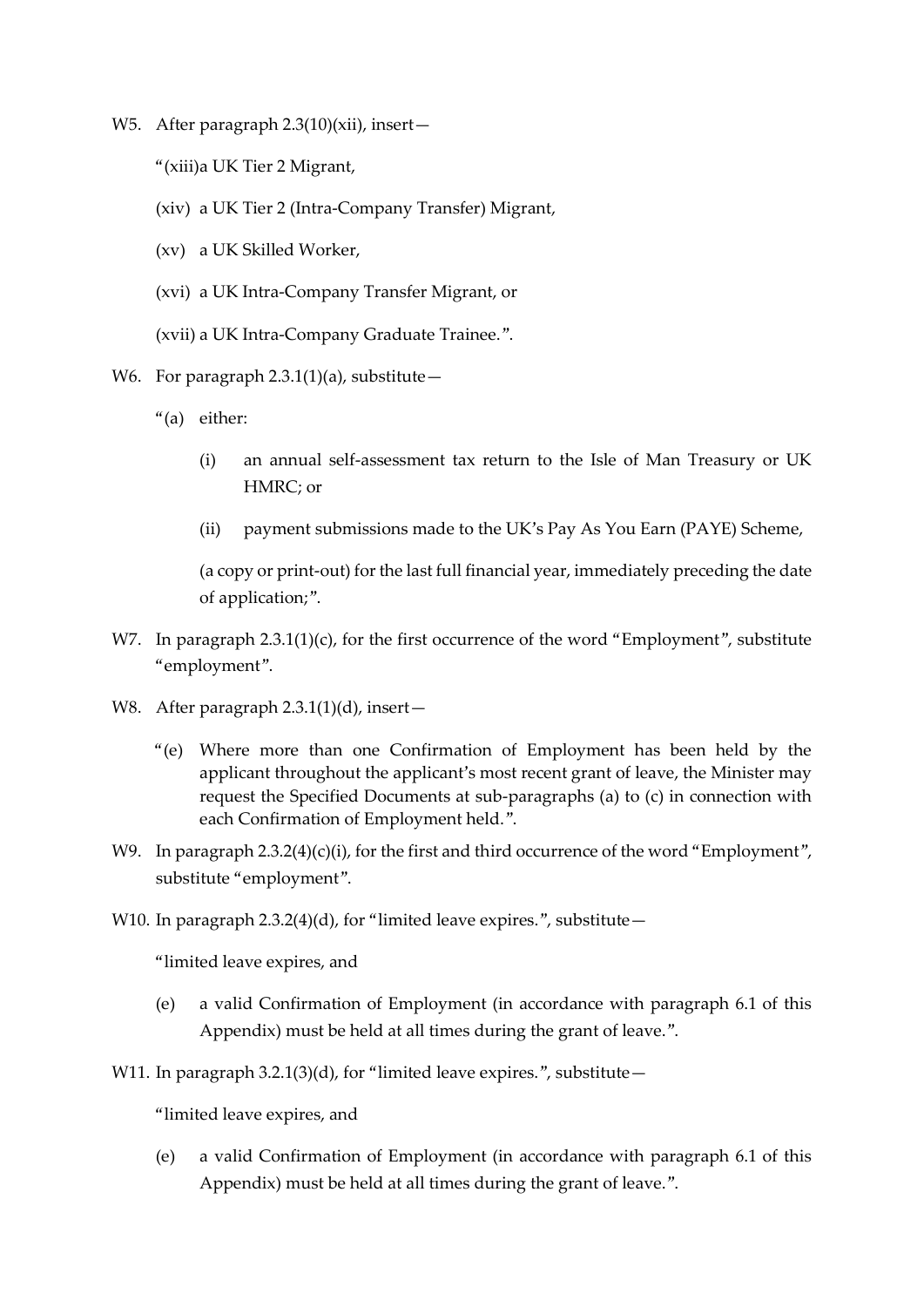- W12. In paragraph 3.3(4), for "Employment", substitute "employment".
- W13. In paragraph 3.3.1(c), for the first occurrence of the word "Employment", substitute "employment".
- W14. After paragraph 3.3.1(d), insert-
	- "(e) Where more than one Confirmation of Employment has been held by the applicant throughout the applicant's most recent grant of leave, the Minister may request the Specified Documents at sub-paragraphs (a) to (c) in connection with each Confirmation of Employment held.".
- W15. After paragraph 3.3.2(4)(c), insert-
	- "(d) a valid Confirmation of Employment (in accordance with paragraph 6.1 of this Appendix) must be held at all times during the grant of leave, and
	- (e) study subject to the condition set out in Part 15 of these Rules where the applicant is 18 years of age or over at the time their leave is granted, or will be aged 18 before their period of limited leave expires.".
- W16. After paragraph 4.1(2)(b), insert—
	- "(ba) the migrant breaches a condition of their visa,".
- W17. In paragraph 4.1(2)(c)(vi), for "applicant", substitute "migrant".
- W18. In paragraph 4.1(2)(e), for "any of paragraphs (e)", substitute "paragraph (d)".
- W19. For paragraph  $5.1(1)$ , substitute -
	- " $(1)$  The changes set out in paragraph 5.1 $(2)$  are prohibited changes to the employment circumstances of a Worker Migrant and Worker (ICT) Migrant. A prohibited change may only be carried out if an application for a new Confirmation of Employment is made and issued which expressly permits that prohibited change. Where a prohibited change is made without a new Confirmation of Employment being issued permitting that change, then the current Confirmation of Employment will be invalidated in accordance with paragraph 6.1(3).
	- (1A) An application for a further Confirmation of Employment made in accordance with paragraph 5.1(1) does not require a new application for leave to remain to be made unless it lists an employment duration which is greater than the period for which the migrant's current entry clearance or leave to remain was granted.".

W20. In paragraph 5.1(2), omit the words "unless paragraph (1) applies".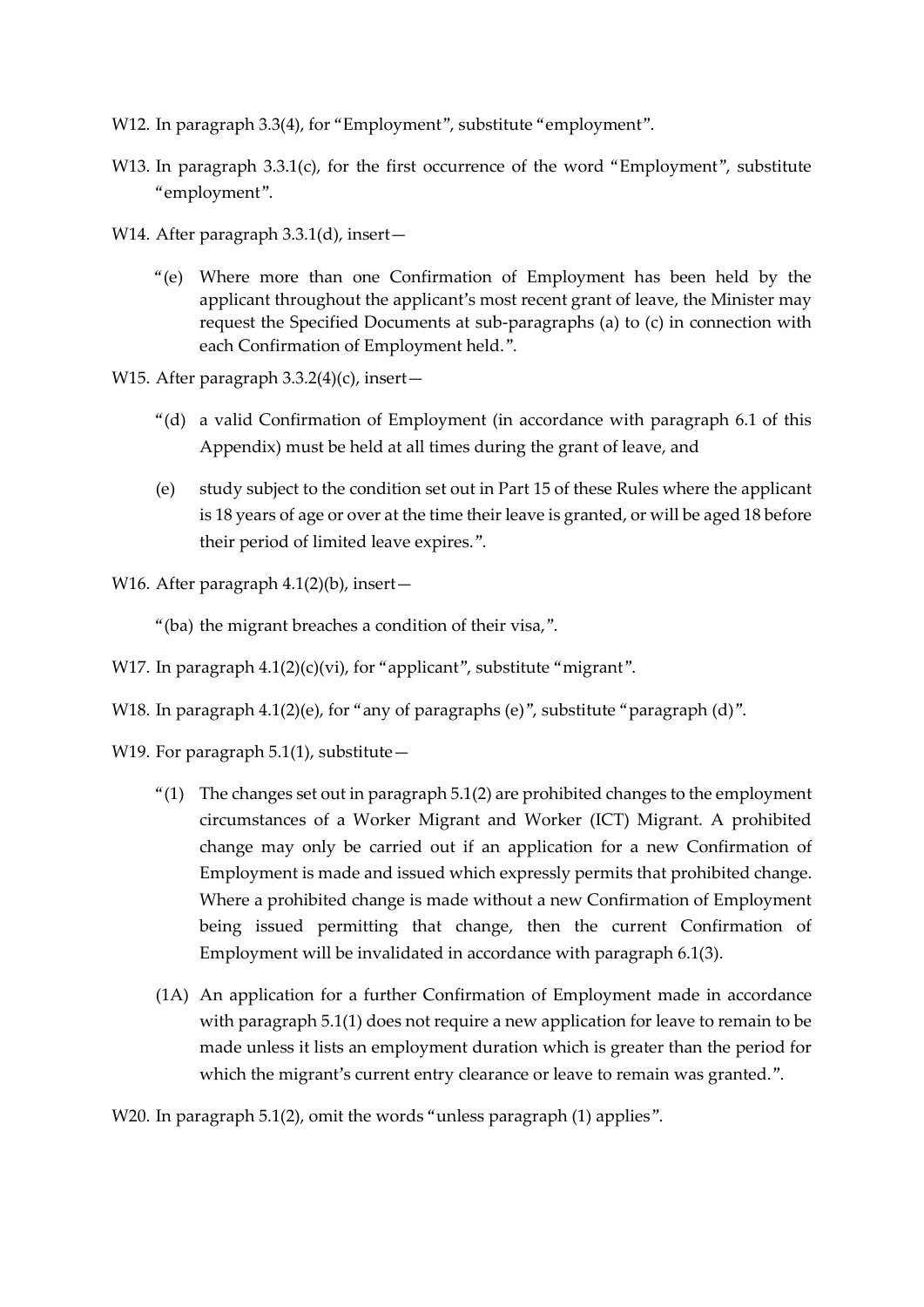- W21. In the heading of paragraph 6.1, omit the words "for Entry Clearance or Leave to remain applications".
- W22. In paragraph 6.1(1), after "this Appendix", insert "and any leave subsequently granted under this Appendix".
- W23. For paragraph  $6.1(3)$ , substitute -
	- "(3) The Confirmation of Employment is not valid where a prohibited change of employment set out in paragraph 5.1(2) has taken place and a new Confirmation of Employment permitting that change has not been issued in accordance with paragraph 5.1(1).".
- W24. In paragraph 6.2(1)(b)(ii), after "Financial Services Authority, insert "or a current account with an overseas deposit taking institution".

**MADE 22 September 2021**

**HOWARD QUAYLE**  *Minister for the Cabinet Office*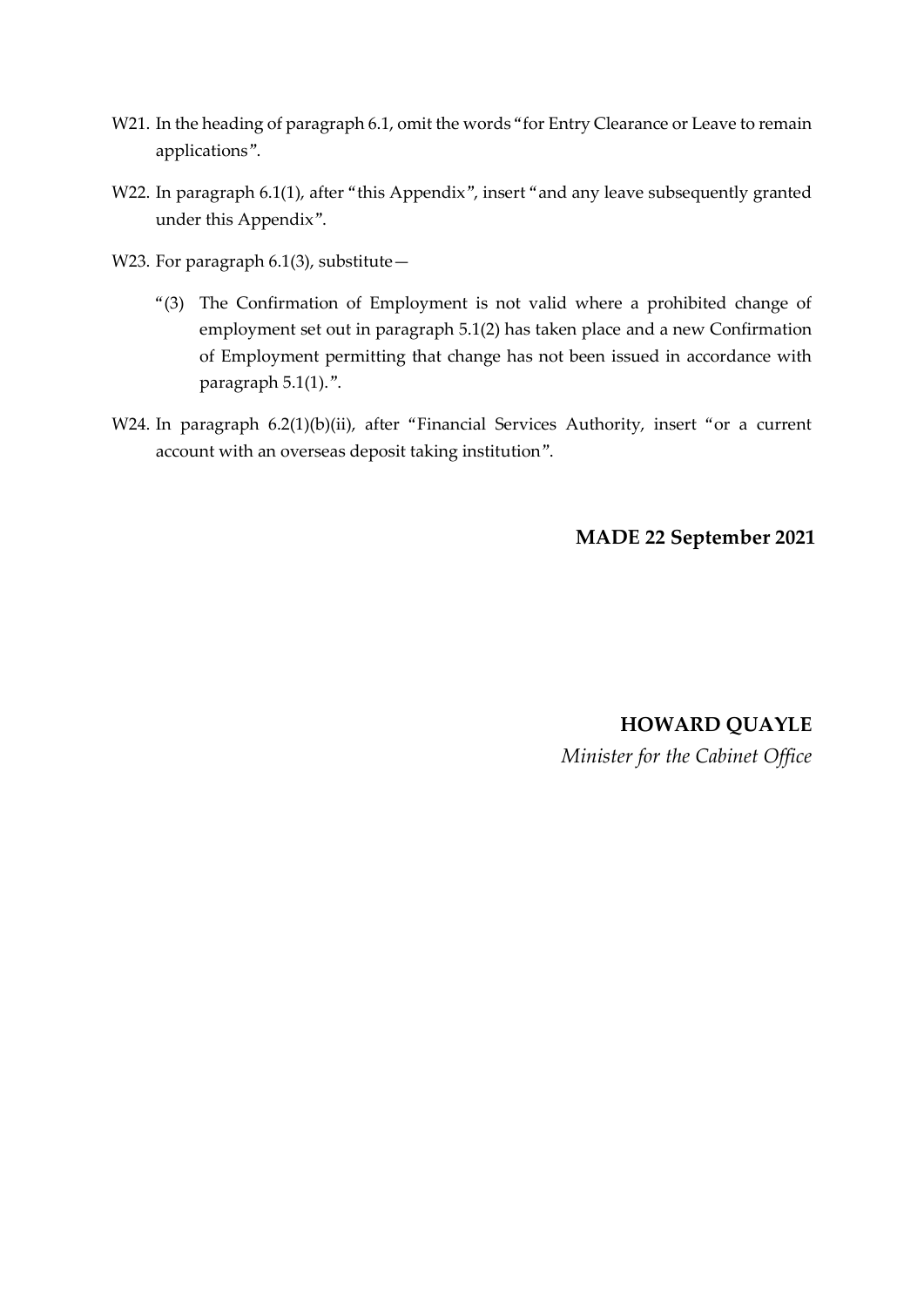# **Explanatory Note**

## **to the Statement of Changes In Immigration Rules SD 2021/0304**

*(This note is not part of the Statement of Changes in Immigration Rules)*

This Statement of Changes in Immigration Rules makes the following changes to the Immigration Rules.

### Changes to that apply to all of the Immigration Rules

A change has been made which applies to the entire Immigration Rules. The change substitutes the name of UK NARIC to Ecctis, following a change in the name of this body. After the UK's exit from the EU, UK NARIC, an EU member only term, has changed to UK ENIC (European Network Information Centre). UK ENIC is managed by a service provider called Ecctis, and it is through this service that individuals can check their qualifications for immigration purposes. The Rules have been changed throughout to reflect this and replace references to "UK NARIC" with "Ecctis".

### Changes to preliminary provisions and Part 1

Changes have been made to the interpretation to accommodate the name change of UK NARIC to Ecctis.

Further changes to the Immigration Rules have been made to allow certain cohorts of EEA nationals to continue to use their EU identity cards in order to enter the Isle of Man, where they have a protected right under the Withdrawal Agreement between the UK and the EU to continue doing so. This change commences on 01 October 2021 in line with equivalent changes in the UK Immigration Rules and the Immigration Rules of the Channel Islands.

### Change to Part 9

A change has been made to Part 9, which sets out the general grounds for refusals, to allow an application for permission to stay to be refused where the applicant has previously used deception (whether successfully or not) in a previous application. This change follows an equivalent change made to the UK's Immigration Rules in their Statement of Changes in Immigration Rules laid before Parliament on 08 September 2021.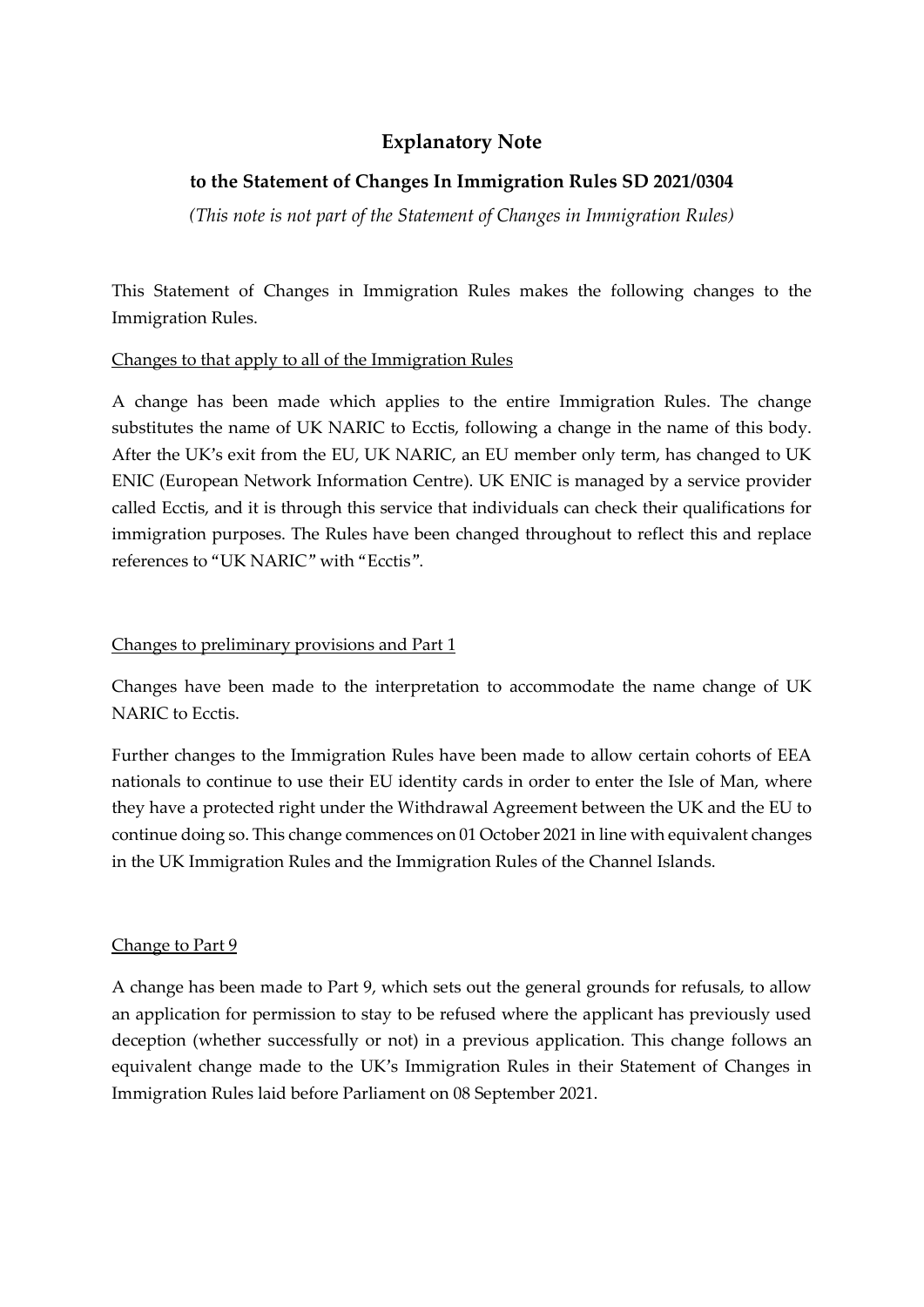### Changes to Appendix C

Changes have been made to Appendix C to include UK routes that are equivalents to those Isle of Man routes already listed under paragraph 5 of Appendix C. The effect of this will mean that applicants in the UK who are looking to switch into the Worker Migrant route will not need to provide further evidence of maintenance funds.

## Changes to Appendix EU and Appendix EU (Family Permit)

Appendix EU and Appendix EU (Family Permit) together set out the Island's EU Settlement Scheme (EUSS), which we are committed to keep aligned to the EU Settlement Scheme of the UK. Changes to these Appendices have been made to reflect changes made to the UK's equivalent Appendices in their Statement of Changes laid before Parliament on 8 September 2021.

The main changes in respect of Appendix EU and Appendix EU (Family Permit) are as follows—

- To allow a joining family member to apply to the EUSS whilst in the Isle of Man as a visitor.
- Technical changes to reflect the passing of the 30 June 2021 deadline for applications to the EUSS by those resident in the UK and Islands by the end of the transition period (though a late application can still be made where there are reasonable grounds as to why the person missed the deadline).
- Technical changes to allow a person who is exempt from immigration control, if they wish, to apply to the EUSS whilst they remain exempt, or they can apply once they have ceased to be exempt.

## Changes to Appendix Visitor: Visa national list

Changes have been made to this Appendix to link the list of visa national countries to the UK's equivalent version of this list, ensuring that the list of visa national countries is aligned to the UK. The list sets out the countries whose nationals are required to apply, in most cases, for a visit visa prior to coming to the Isle of Man for the purpose of visiting.

## Changes to Appendix Visitor: Permitted Activities

A change has been made to provide further clarity on when employees of overseas manufacturers or suppliers can come to the Island as a visitor, in order to install, maintain, service or advise on equipment, software or hardware.